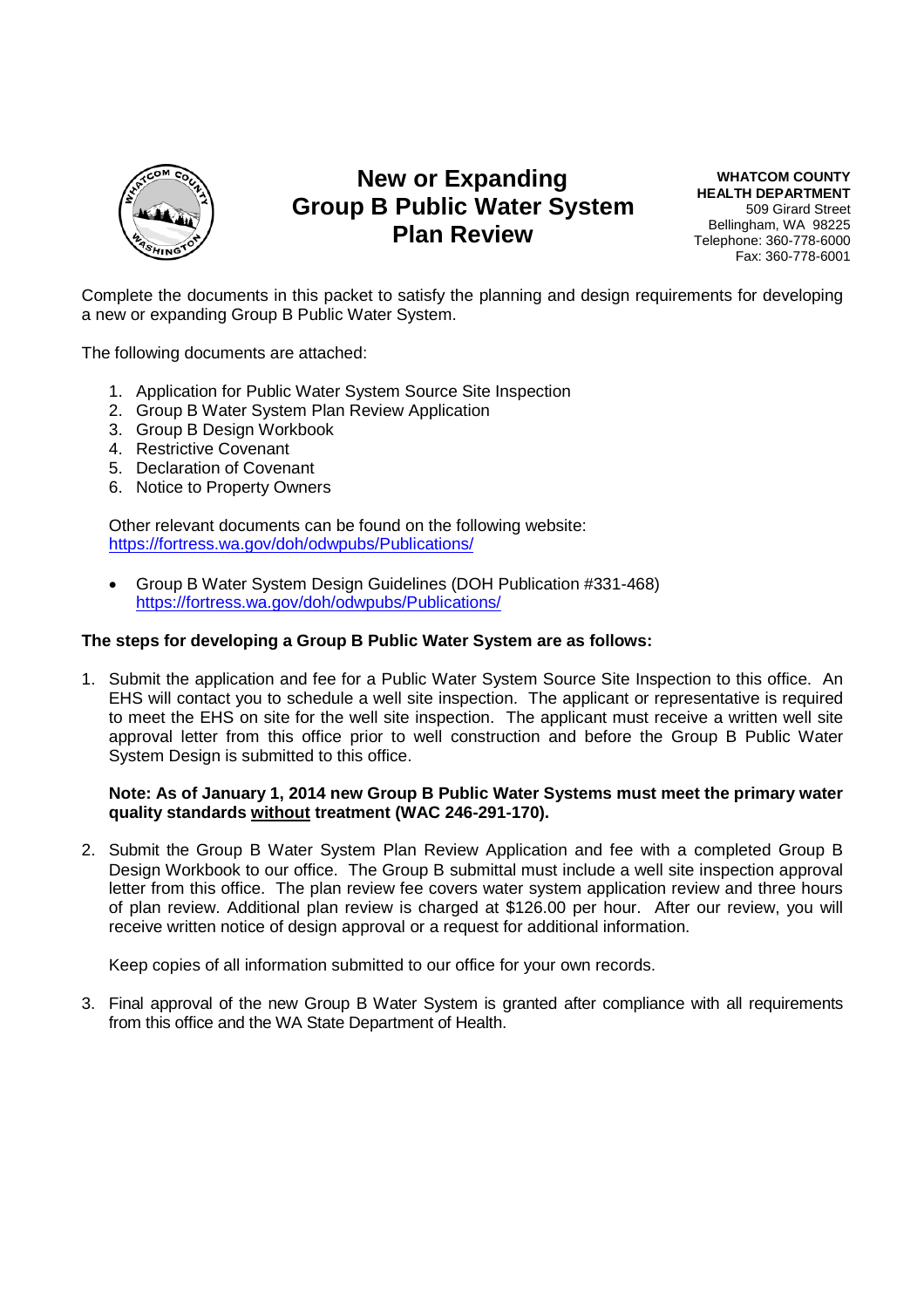| coм<br>coc,   |
|---------------|
|               |
| <b>ASHING</b> |

# **Group B Public Water System Plan Review Application**

**WHATCOM COUNTY HEALTH DEPARTMENT** 509 Girard Street Bellingham, WA 98225 Telephone: 360-778-6000 Fax: 360-778-6001

Fee: \$540.75

|                                                  | □ New Group B Water System |                  | □ Expanding Group B Water System                                                                              |
|--------------------------------------------------|----------------------------|------------------|---------------------------------------------------------------------------------------------------------------|
| characteristics pertaining to this water system. |                            |                  |                                                                                                               |
|                                                  |                            |                  |                                                                                                               |
|                                                  |                            |                  |                                                                                                               |
|                                                  |                            |                  |                                                                                                               |
|                                                  |                            |                  |                                                                                                               |
| project and additional fees may be applied.      |                            |                  | Important: All materials are required at time of plan submittal. Failure to do so may result in delays to the |
|                                                  |                            | Office Use Only: |                                                                                                               |
| Received By <b>Example 20</b>                    | Date______                 |                  | Receipt #                                                                                                     |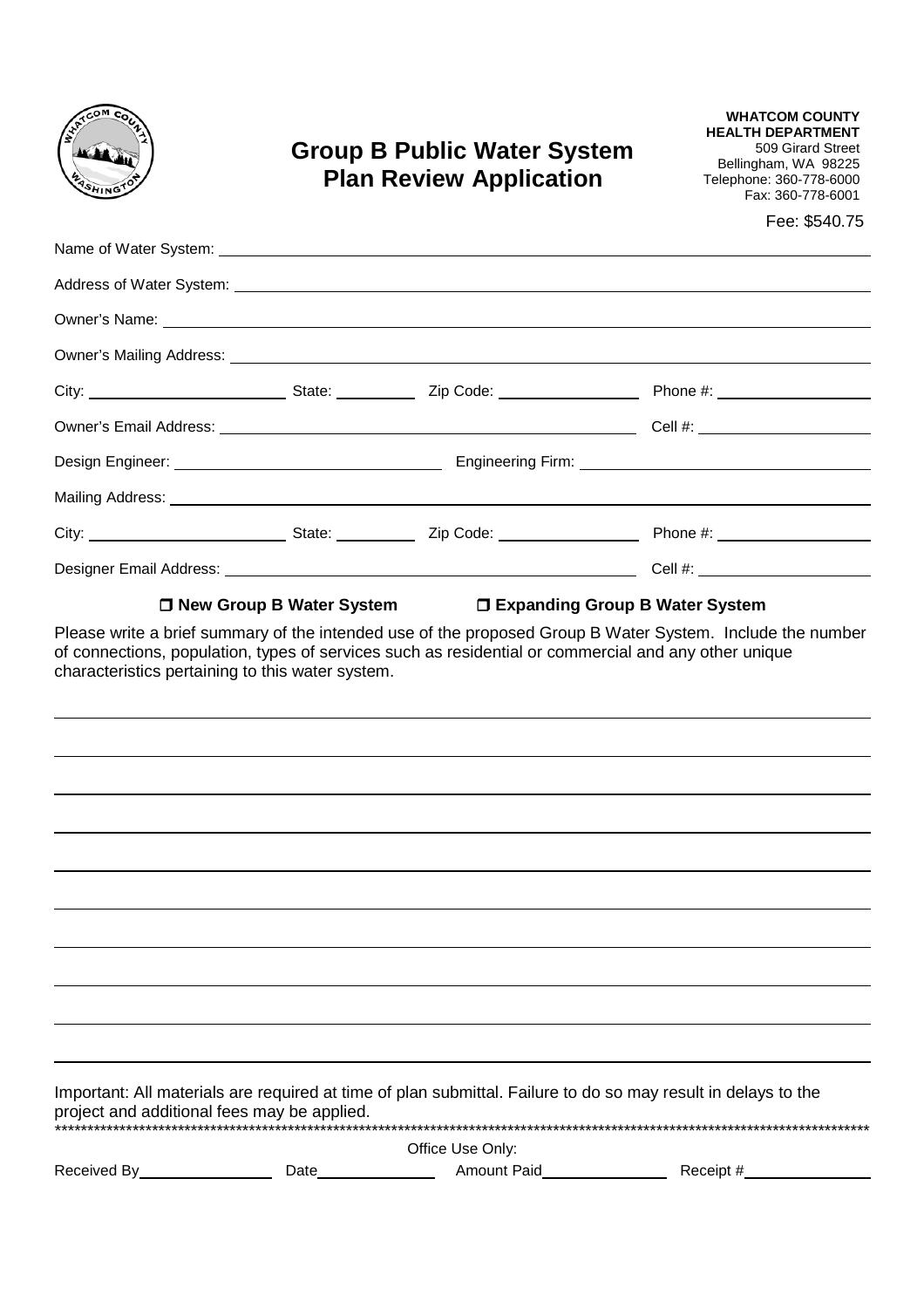# **Group B Design Workbook**



Complete this workbook to satisfy the planning and design requirements needed to get approval for a new or expanding Group B water system.



DOH 331-468 December 2016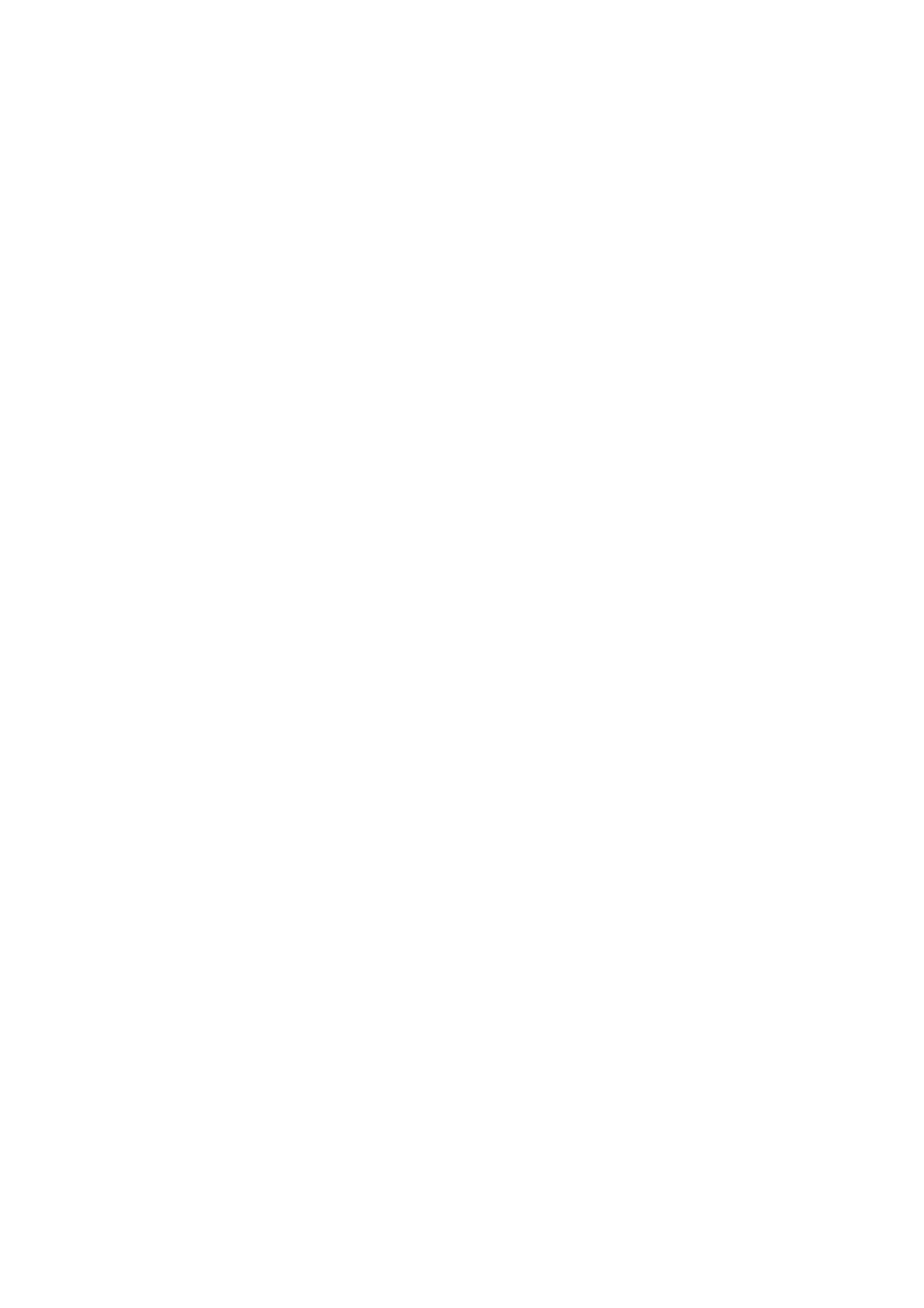# **INTRODUCTION**

Completing this *Group B Design Workbook* (workbook) will satisfy the design and planning requirements for a new or expanding Group B water system (WAC 246-291-120 and WAC 246- 291-140, respectively). The department's review of your water system design will not confer or guarantee any right to a specific quantity of water. Our review will be based on your representation of available water quantity. If the Washington Department of Ecology, a local planning agency, or other authority responsible for determining water rights and water system adequacy determines that you have use of less water than you represent, the number of approved connections may be reduced commensurate with the actual amount of water and your legal right to use it.

If you're a professional engineer and are not comfortable using this workbook format, you may submit your design in an alternate format of your choosing. However, you must submit all the information referenced in this workbook and required by chapter 246-291 WAC.

Before sending your completed workbook to the reviewing agency, make copies of all plans, design drawings, worksheets, equipment information, operations and maintenance manuals, legal documents, and forms. Keep this information with your other project documents to help you and others successfully manage and operate your new water system.

### **Regulations**

We suggest you become familiar with Washington's Group B water system rule (chapter 246- 291 WAC) before you start your design. The Group B Rule, effective January 1, 2014, is online doh.wa.gov/CommunityandEnvironment/DrinkingWater/RegulationandCompliance/Rules.

# **Group B Water System Design Guidelines**

Use this workbook with the *Group B Water System Design Guidelines* (331-467). The guidelines are online at doh.wa.gov/portals/1/Documents/pubs/331-467.pdf.

Even if you are experienced designing small systems, we recommend you read the guidelines before starting your design. We created them to support your goal of preparing a complete submittal that reflects sound water system design practices and established principles of public health protection. They will answer questions such as:

- When can't I develop my own Group B water system?
- When don't I need to get approval before I construct my water system?
- When must a professional engineer design the new or expanding system?
- Which water quality tests must I submit?
- How long must I run the pump test on my well?
- How do Washington's water rights laws affect my design?
- How big an easement should I have for my pipelines?
- What information must I include on the title of customers' properties?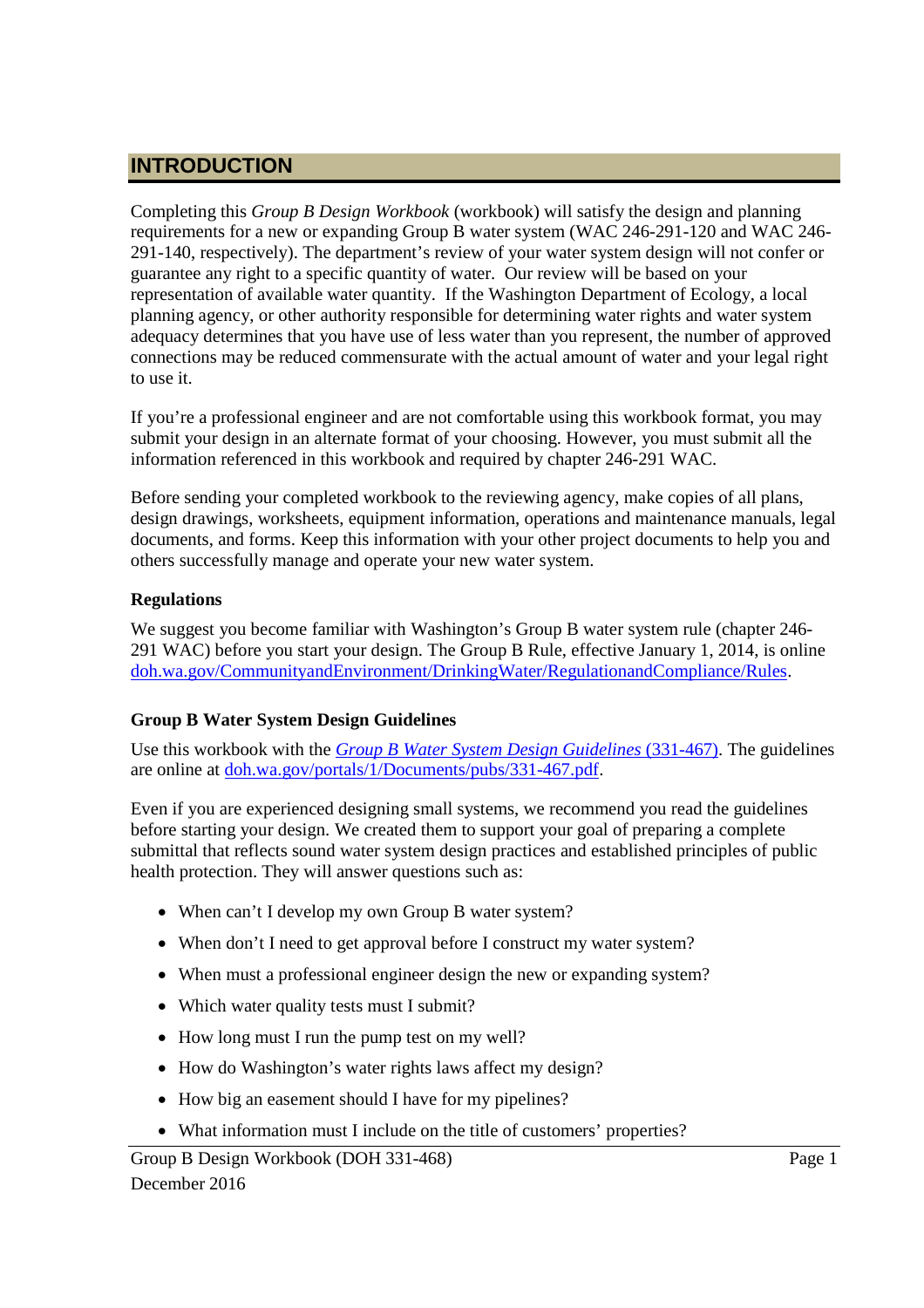Certain one and two-connection water systems are not regulated. Before submitting your Group B design workbook, see Section 2.1 of the *Group B Water System Design Guidelines* (331-467) to be sure your project design requires department approval.

### **Fees Charged for Workbook Design Reviews**

A completed workbook addresses the planning, design report, and construction documents required by WAC 246-291-120 and -140.

 **If the local health jurisdiction is the reviewing authority:**

Ask your local health department about the fees it will charge to review your workbook.

 **If the state Department of Health is the reviewing authority:**

The department will charge applicants each of the following fees for a **new** Group B water system.

**\$138** for a Water System Plan Review (WAC 246- 290-990 (1)(a))



**\$205** for a Design Report Review (WAC 246-290-990 (1)(d))

**\$281** for a Construction Document Review (WAC 246-290-990 (1)(f))

### **Total fee = \$624**

In addition to the fees above, the department will charge applicants for the following services.

**\$205** for a Well Site Evaluation (WAC 246-290-990 (1)(i))

**Fee varies** for a Secondary Treatment Design Review (For amounts, see WAC 246-290-990 (1)(d) and (1)(f)).

**Fee varies** for evaluation of a potential groundwater under the direct influence of surface water source.

### **Online Group B Resources**

We developed online Group B resources to help you from the pre-submittal stage of your water system design through operation and maintenance.

The *Online Group B Resources* include:

 All the forms you need to meet the submittal requirements for a new or expanding Group B water system, including the *Group B Project Approval Application Form* and *Water Facilities Inventory Form*.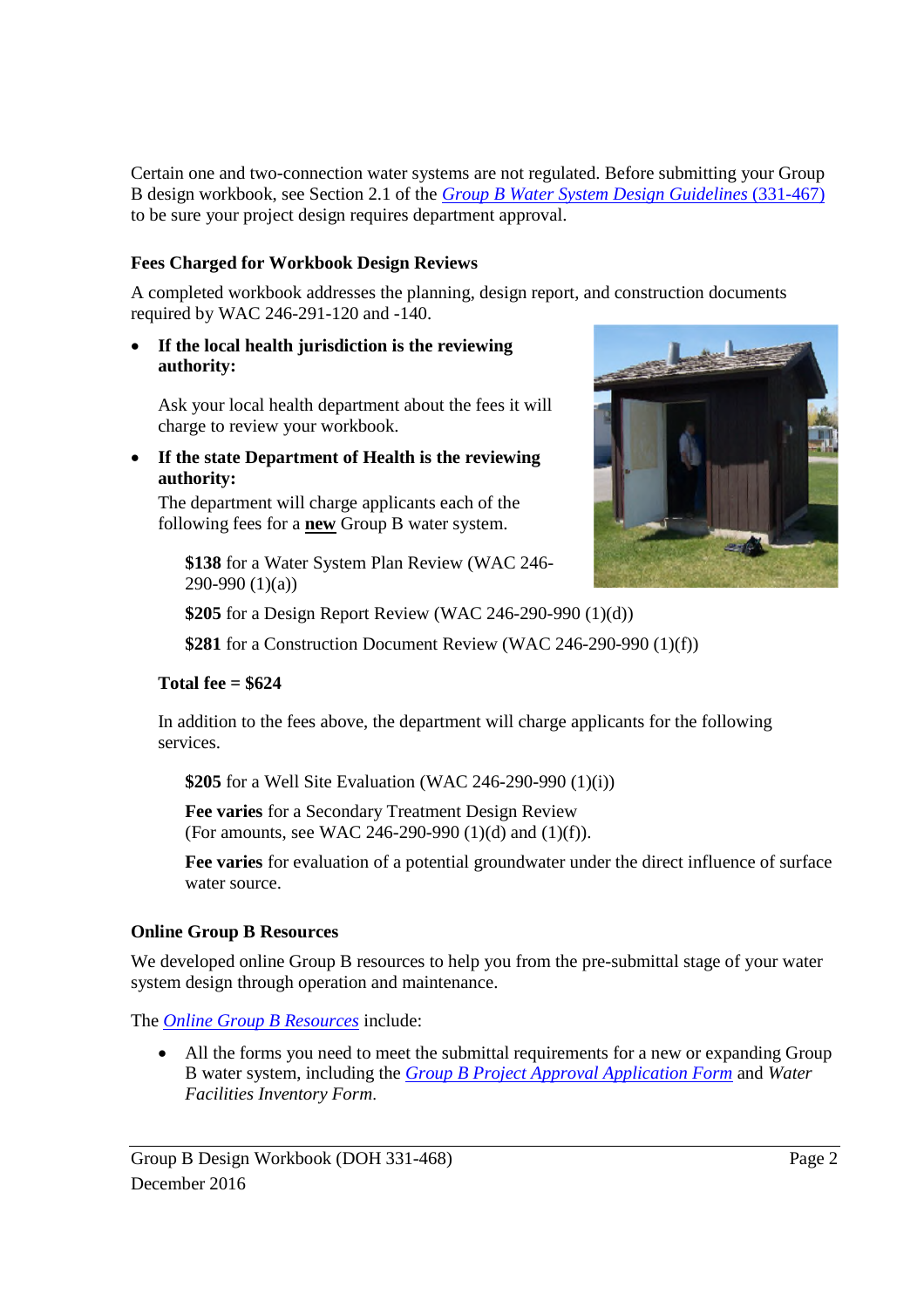Guidance to help you operate and maintain your small system. After you receive written approval of your water system design, you may begin construction of the distribution system, well house, tanks, treatment equipment, and so forth. We urge you to review this information before you begin operating your new or expanded system.

You can view the Group B resources at

doh.wa.gov/CommunityandEnvironment/DrinkingWater/WaterSystemAssistance/GroupB/Resources.

### **Department of Health Contacts**

Before beginning your Group B workbook, we strongly recommend that you contact your local health jurisdiction to find out whether the local or state health department administers the Group B program in your county. In the Group B workbook and in the *Group B Water System Design Guidelines*, the term "department" refers to the agency responsible for reviewing and approving a Group B water system design in your particular county.

Designers or design engineers with questions or concerns should contact the department. Table 1 presents contact information for the state Department of Health. You can get contact information for your local health jurisdiction from your local phone book.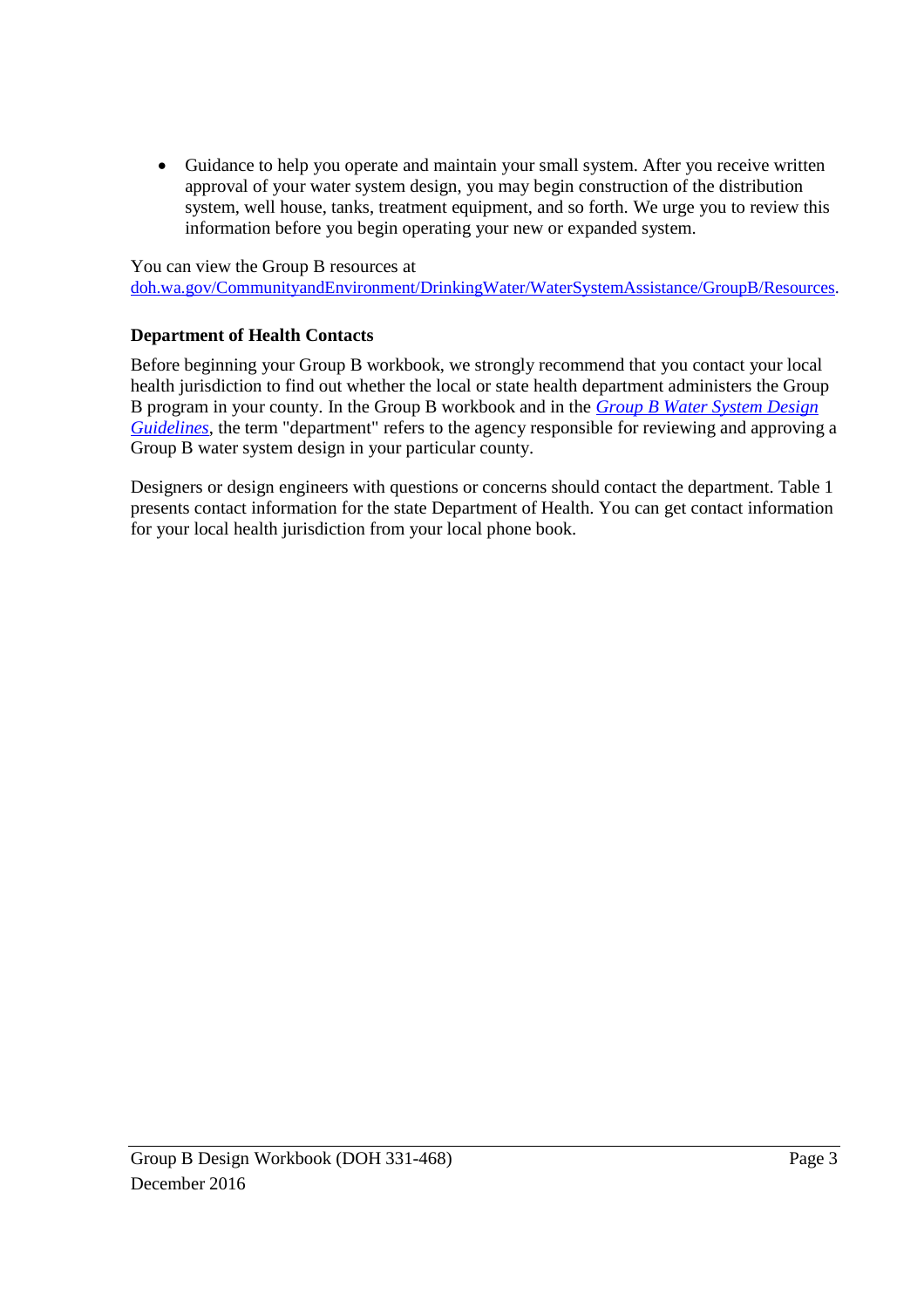# **Table 1**

# **Office of Drinking Water Regional Offices**

If you have questions about this workbook, the *Group B Water System Design Guidelines*, the *Online Group B Resources*, or the **State Board of Health Rules** on Group B Public Water Systems, call our regional office or your local health jurisdiction.

| <b>Eastern Region</b>                           | <b>Serving</b>                                                                             |
|-------------------------------------------------|--------------------------------------------------------------------------------------------|
| <b>Drinking Water Eastern Regional Office</b>   |                                                                                            |
| 16201 E. Indiana Ave.                           |                                                                                            |
| Suite 1500                                      | Adams, Asotin, Benton, Chelan, Columbia,                                                   |
| Spokane Valley, WA 99216                        | Douglas, Franklin, Ferry, Garfield, Grant,<br>Kittitas, Klickitat, Lincoln, Okanogan, Pend |
|                                                 | Oreille, Spokane, Stevens, Walla Walla,                                                    |
| Phone: 509-329-2100                             | Whitman, and Yakima counties.                                                              |
| <b>Fax:</b><br>509-329-2104                     |                                                                                            |
| <b>TDD Relay: 1-800-833-6388</b>                |                                                                                            |
| <b>Northwest Region</b>                         | <b>Serving</b>                                                                             |
| <b>Drinking Water Northwest Regional Office</b> |                                                                                            |
| 20425 - 72nd Avenue South                       |                                                                                            |
| Suite 310                                       |                                                                                            |
| Kent, WA 98032                                  | Island, King, Pierce, San Juan, Skagit,                                                    |
|                                                 | Snohomish, and Whatcom counties.                                                           |
| <b>Phone: 253-395-6750</b>                      |                                                                                            |
| <b>Fax:</b><br>253-395-6760                     |                                                                                            |
| <b>TDD Relay: 1-800-833-6388</b>                |                                                                                            |
| <b>Southwest Region</b>                         | <b>Serving</b>                                                                             |
| <b>Drinking Water Southwest Regional Office</b> |                                                                                            |
| Physical: 243 Israel Road                       |                                                                                            |
| Tumwater, WA 98501                              |                                                                                            |
| Mailing: PO Box 47823                           | Clallam, Clark, Cowlitz, Grays Harbor,                                                     |
| Olympia, WA 98504-7823                          | Jefferson, Kitsap, Lewis, Mason, Pacific,                                                  |
|                                                 | Skamania, Thurston, and Wahkiakum counties.                                                |
| <b>Phone: 360-236-3030</b>                      |                                                                                            |
| 360-664-8058<br><b>Fax:</b>                     |                                                                                            |
| <b>TDD Relay: 1-800-833-6388</b>                |                                                                                            |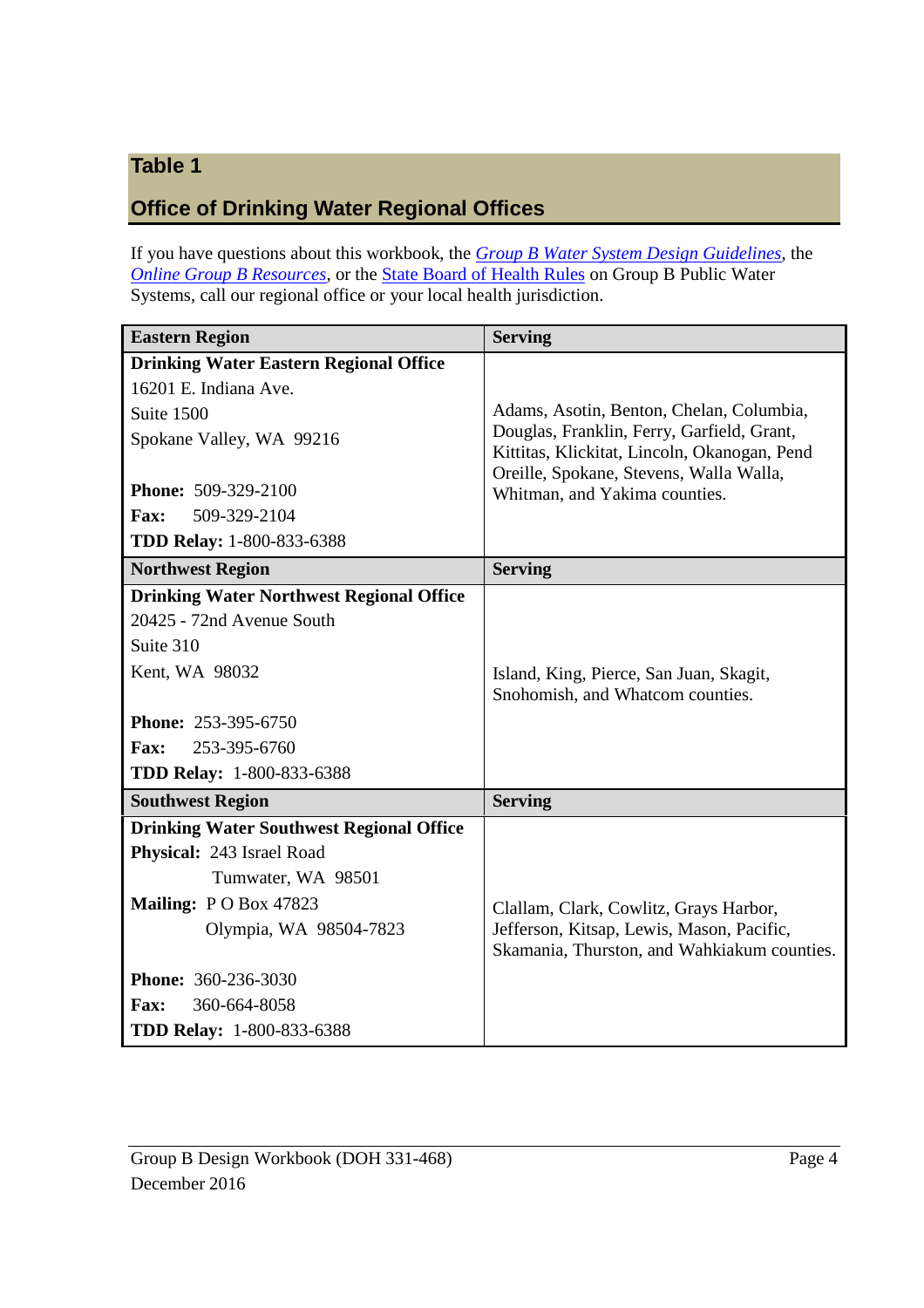# **Group B Planning and Design Submittal Checklist**

# **CHECKLIST FOR A NEW OR EXPANDING GROUP B WATER SYSTEM**

#### **Check the appropriate box for each row and submit a completed checklist with workbook**

| <b>Planning and Design Submittal Element</b>                                                     | <b>Group B</b><br>Design<br><b>Guidelines</b><br><b>Section</b> | Yes,<br><b>Included</b> | No, Not<br><b>Applicable</b>       |
|--------------------------------------------------------------------------------------------------|-----------------------------------------------------------------|-------------------------|------------------------------------|
| Completed submittal checklist for a new or expanding<br>Group B system                           |                                                                 |                         |                                    |
| Completed project approval application form                                                      | Section 2.2                                                     |                         | <b>Always</b><br><b>Applicable</b> |
| Property title notice                                                                            | Section 2.6                                                     |                         |                                    |
| Service area map                                                                                 | Section 2.3                                                     |                         |                                    |
| Demonstrate compliance with SMA requirement<br>Applies to new systems only.                      | Section 2.5                                                     |                         |                                    |
| Demonstrate compliance with PWS Coordination Act                                                 | Section 2.4                                                     |                         |                                    |
| Completed Water Facilities Inventory (WFI)<br>Completing a WFI will expedite the review process. | Section 2.9                                                     |                         |                                    |
| Water users' agreement (optional)                                                                | Section 2.8                                                     |                         |                                    |
| Water right permit or other needed Dept. of Ecology approval                                     | Section 3.0                                                     |                         |                                    |
| Well log                                                                                         | Section 4.1                                                     |                         |                                    |
| Well pump test report                                                                            | Section 4.1                                                     |                         |                                    |
| Well water quality sampling results                                                              | Section 4.2                                                     |                         |                                    |
| Documentation of well site approval                                                              | Section 4.3                                                     |                         |                                    |
| Well sanitary control area protective covenants                                                  | Section 2.7<br>and $4.3$                                        |                         |                                    |
| Intertie agreement                                                                               | Section 4.4                                                     |                         |                                    |
| Well and pump house detailed drawings and specifications                                         | Section 5.2<br>and 5.3                                          |                         |                                    |
| Distribution system detailed drawing and specifications                                          | Section 6.10                                                    |                         | <b>Always</b><br><b>Applicable</b> |
| Storage tank sizing, detailed drawings, and specifications                                       | Section 7.6                                                     |                         |                                    |
| Booster pump sizing, detailed drawings, and specifications                                       | Section 8.1                                                     |                         |                                    |
| Secondary contaminant treatment design                                                           | Chapter 9                                                       |                         |                                    |
| Completed Group B Design Report Workbook                                                         |                                                                 |                         | <b>Always</b><br><b>Applicable</b> |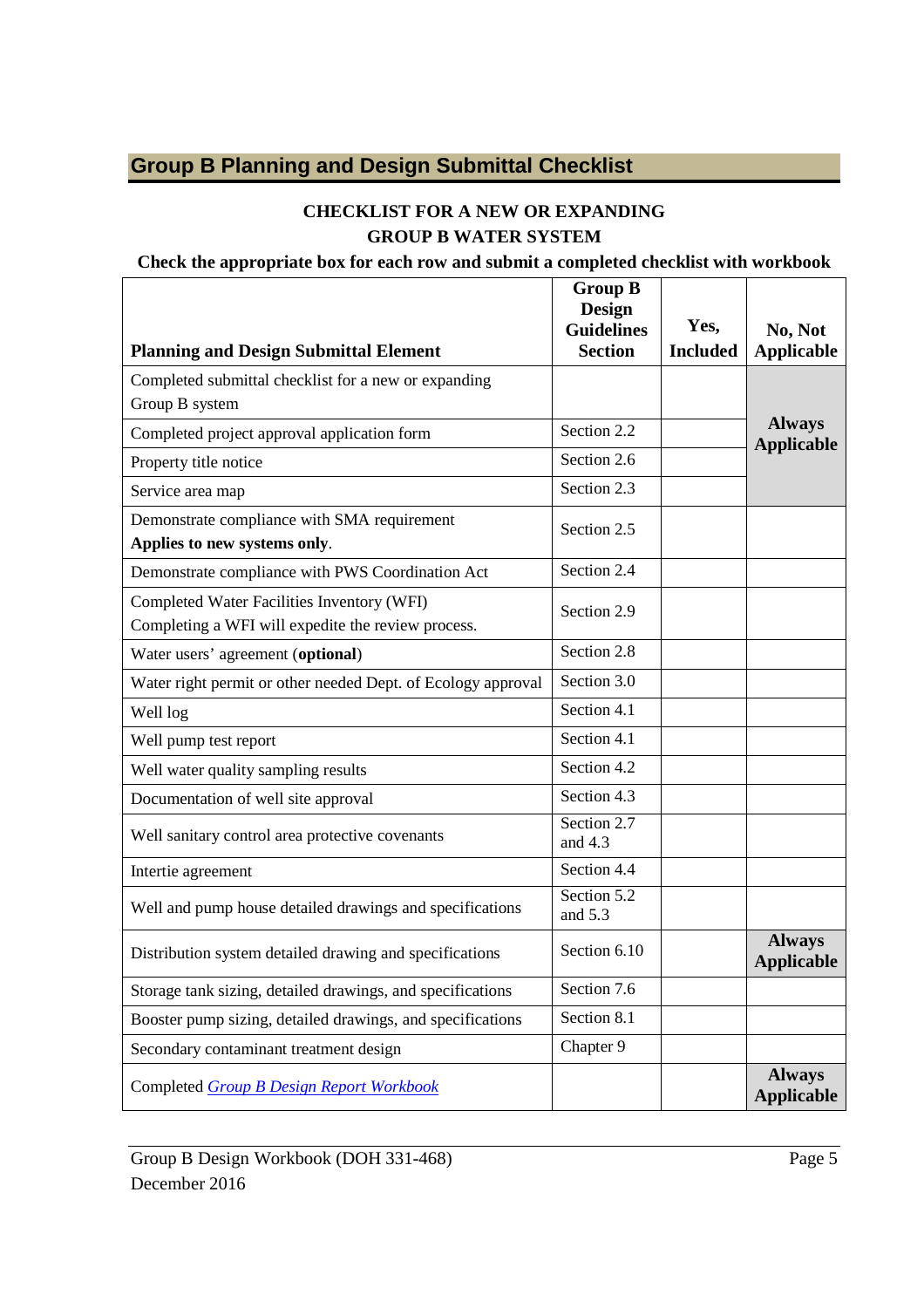# **GROUP B Design Report Workbook**

# **1.0 Designer and Owner**

Failure to complete all applicable sections of this workbook will result in denial of your application or delay in its approval. Please print all information.

### **1.1 Water System Designer**

| Workbook prepared by: |  |
|-----------------------|--|
| Mailing Address:      |  |
|                       |  |
| <b>Company Name:</b>  |  |
| Day Phone:            |  |

If prepared by a Professional Engineer, apply seal here.

# **1.2 Water System Owner**

| Owner's Name:                           |             |
|-----------------------------------------|-------------|
| <b>Owner's Mailing Address:</b>         |             |
|                                         |             |
| Day Phone:                              |             |
| <b>Owner's Representative Signature</b> | Date $\_\_$ |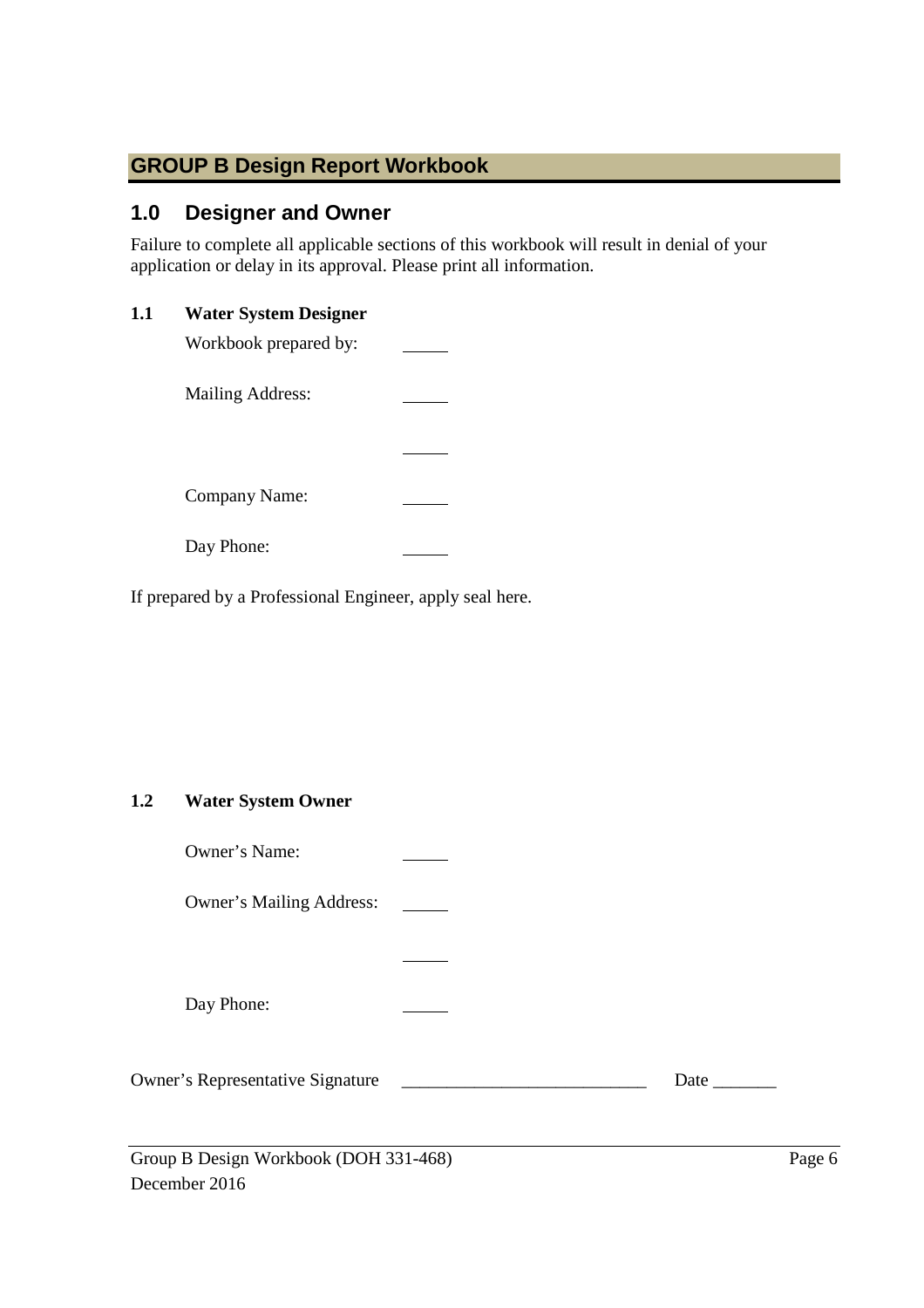# **2.0 Basic Water System Information**

### **2.1 Water system name and location.**

System Name

Water System Location (Town or City, County)

Public Water System ID# (Applies only to existing systems seeking approval to expand.)

# **2.2 Basic information.**

You **must** submit the following with this workbook.

- Completed Group B planning and design submittal checklist.
- Completed project approval application form. The form is online at doh.wa.gov/CommunityandEnvironment/DrinkingWater/WaterSystemAssistance/Gr oupB/Design.
- Property title notice (the notice you intend to record on the title for each property served, see *Group B Water System Design Guidelines* Section 2.6).
- Service area map.
- Demonstrated compliance with Satellite Management Agency requirement. See *Group B Water System Design Guidelines* Section 2.5.
- Demonstrated compliance with Public Water System Coordination Act. See *Group B Water System Design Guidelines* Section 2.4.

We recommend you include a completed Water Facilities Inventory Form. See *Group B Water System Design Guidelines* Appendix E.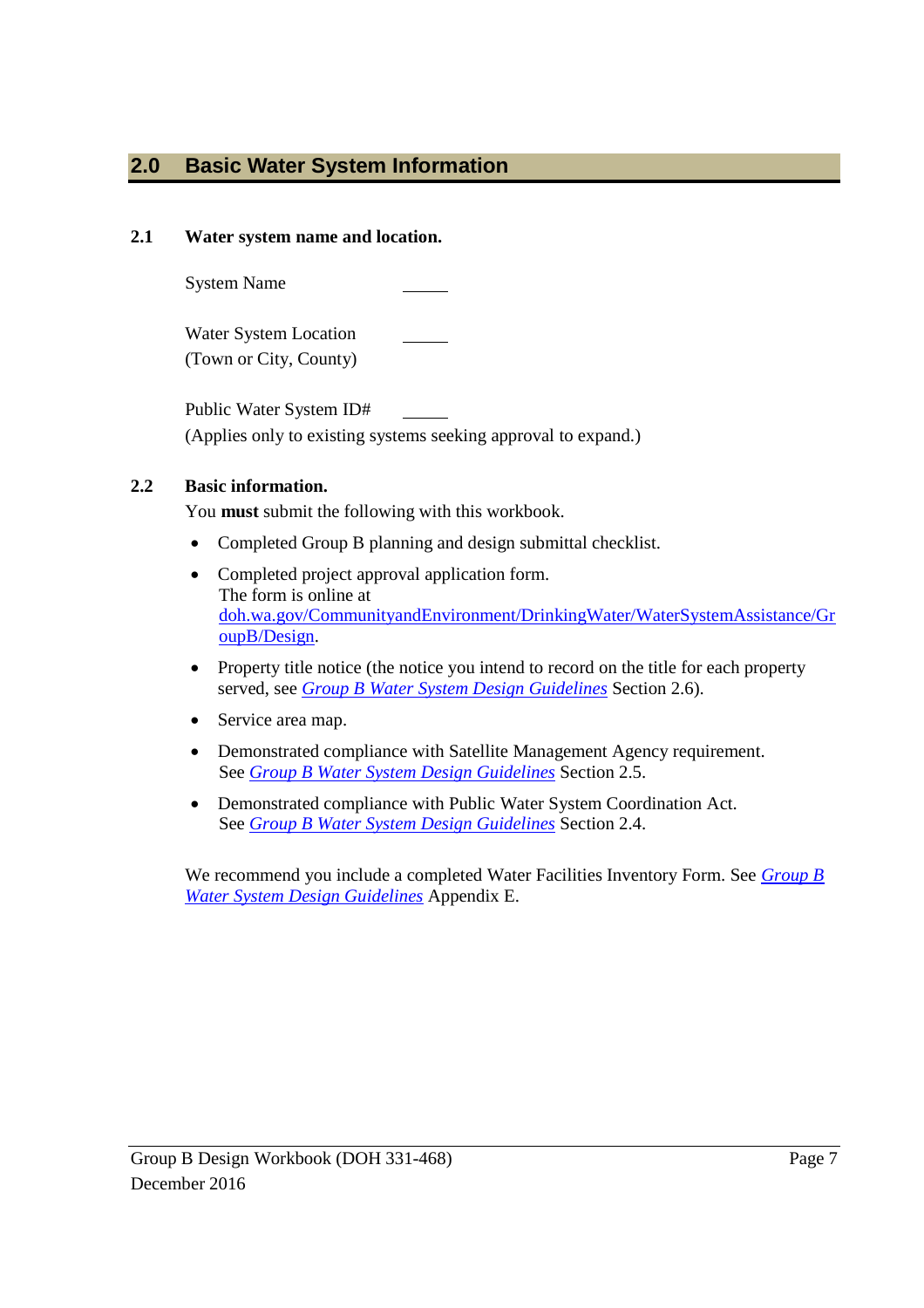# **2.3 Connections and Population**

See the requirements for establishing the design service population for each dwelling unit in WAC 246-291-200 (2). See Section 2.0 of the *Group B Water System Design Guidelines* for expectations on counting accessory dwelling units as separate connections.

|                       | <b>Connections</b>    | <b>Service Population</b>                   |  |  |
|-----------------------|-----------------------|---------------------------------------------|--|--|
| <b>Dwelling units</b> | <b>Nonresidential</b> | <b>Nonresidential</b><br><b>Residential</b> |  |  |
|                       |                       |                                             |  |  |

Use the space below to describe the basis for estimating your residential and nonresidential service population.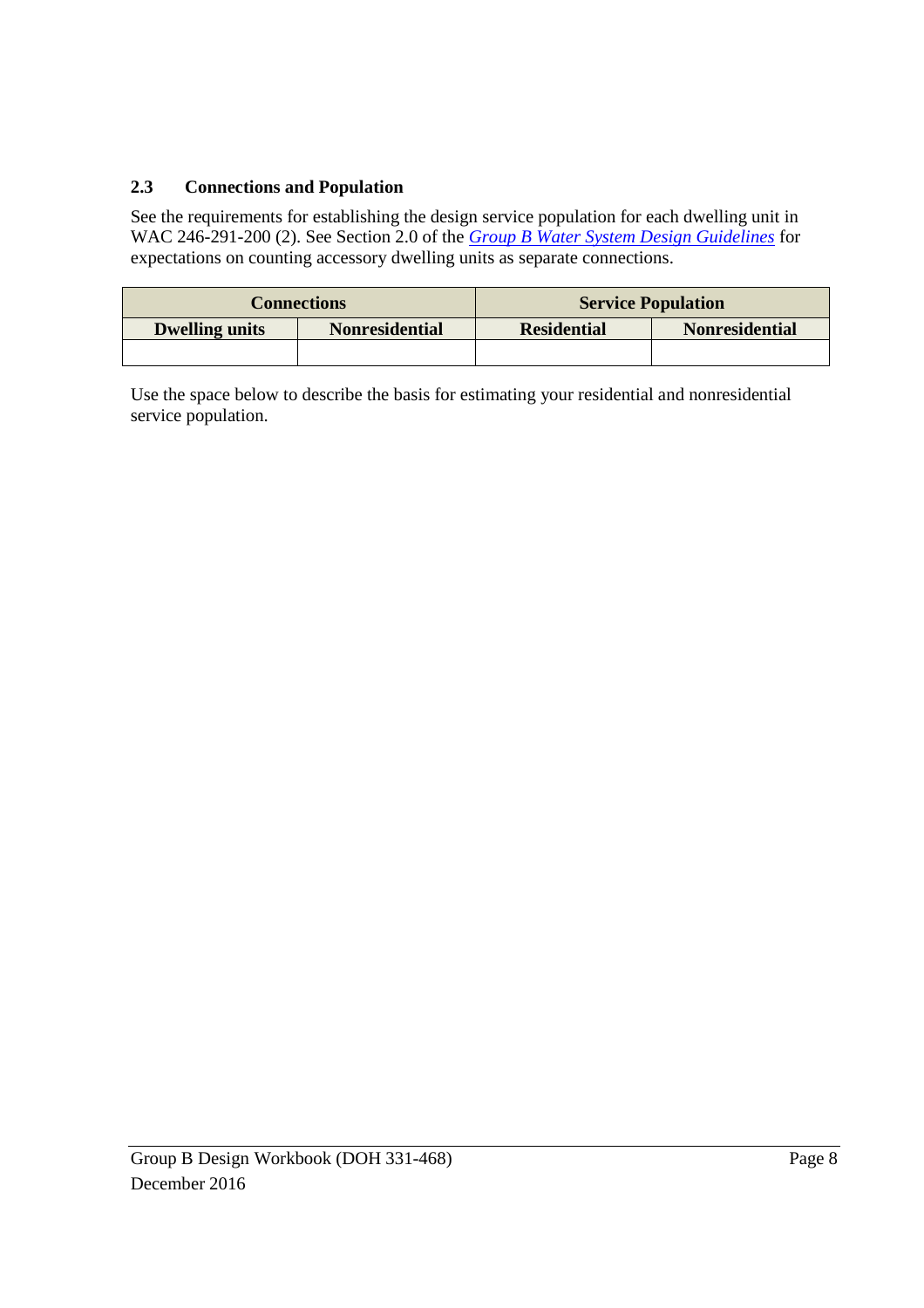# **3.0 Estimating Water Demands**

# **3.1 Complete Worksheet 3-1**

### **Summary of Peak Hourly Demand (PHD) and Maximum Daily Demand (MDD) Summary**

| Line        | <b>Group B Design</b><br><b>Guidelines Section</b> | <b>Description</b>                               | <b>Value</b> |
|-------------|----------------------------------------------------|--------------------------------------------------|--------------|
| A           | 3.1.1, and 3.3                                     | Total residential MDD, gallons per day           |              |
| B           | 3.1.2, and 3.3                                     | Total residential PHD, gallons per minute        |              |
| $\mathbf C$ | 3.2.1, and 3.3                                     | Total non-residential MDD, gallons per day       |              |
| D           | 3.2.2, and 3.3                                     | Total non-residential PHD, gallons per<br>minute |              |
| $F-1$       | 3.4                                                | Fire suppression flow required (if any), gpm     |              |
| $F-2$       | 3.4                                                | Fire suppression flow duration, minutes          |              |

#### **Worksheet 3-1**

| Total area intended for irrigation: | square feet or acres |
|-------------------------------------|----------------------|
| Total system MDD (Lines $A+C$ ):    | gallons per day      |
| Total system PHD (Lines $B+D+F1$ ): | gallons per minute   |
|                                     |                      |

Is a **water right permit** or other written Department of Ecology water resource approval required? See Section 3.0 of the *Group B Water System Design Guidelines.*

Yes No

If "Yes," enclose a copy of the water right permit or other written approval from the Department of Ecology.

Use the space below to show your calculations of estimated MDD and PHD: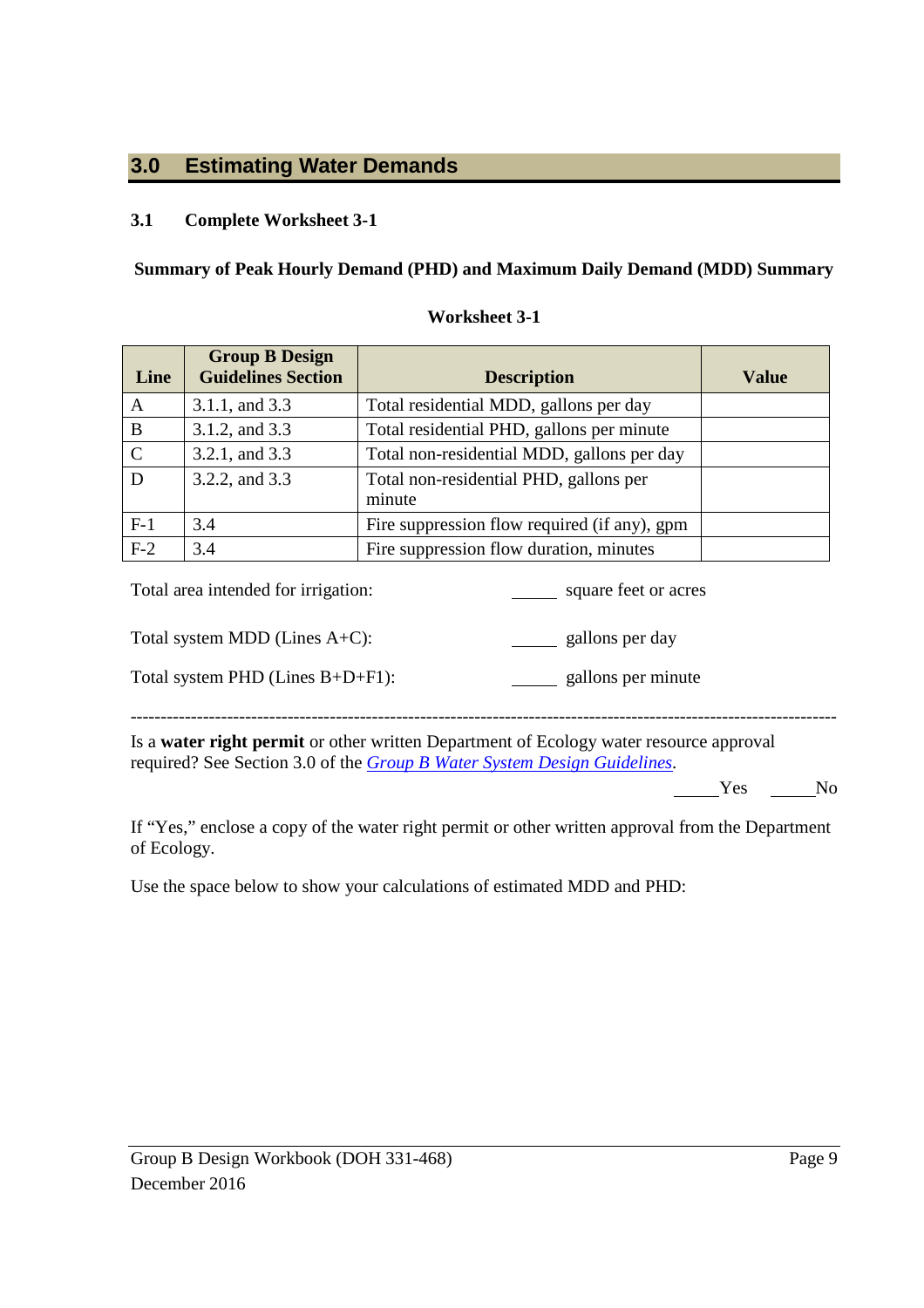# **4.0 Source of Supply**

#### **4.1 Well information**

If a well will supply water to your system, you must attach the following to your design submittal:

- Well log.
- Pump test report. (See Section 4.1 of the *Group B Water System Design Guidelines.*)
- Water quality sampling results. (See Section 4.2 of the *Group B Water System Design Guidelines* and WAC 246-291-125 (3)(g).)
- Well site inspection report prepared by DOH or the local health jurisdiction.
- Well sanitary control area protective covenants. (Attach a copy of the actual protective covenants filed with the County Auditor for each public drinking water well. See Sections 2.7 and 4.3 of the *Group B Water System Design Guidelines.*)
- Low yield well water supply contingency plan, if required. (See Section 4.1 of the *Group B Water System Design Guidelines.*)

### **4.2 Wellhead Protection Inventory**

Please indicate whether any of the following are present within 600 feet of your well.

| <b>Potential Water Quality Threat</b>                            | <b>Yes</b> | N <sub>0</sub> | <b>Unknown</b> |
|------------------------------------------------------------------|------------|----------------|----------------|
| Likely pesticide application                                     |            |                |                |
| Storm water injection wells                                      |            |                |                |
| Other injection wells                                            |            |                |                |
| Abandoned groundwater wells                                      |            |                |                |
| Landfills, dumps, disposal areas                                 |            |                |                |
| Known hazardous materials site                                   |            |                |                |
| Another water system with known water quality problems           |            |                |                |
| Residential development greater than one house per acre          |            |                |                |
| Residential septic tanks                                         |            |                |                |
| Underground storage tanks                                        |            |                |                |
| Sewer lines                                                      |            |                |                |
| Storm water disposal areas                                       |            |                |                |
| Surface water – If yes, specify distance from well site:<br>feet |            |                |                |

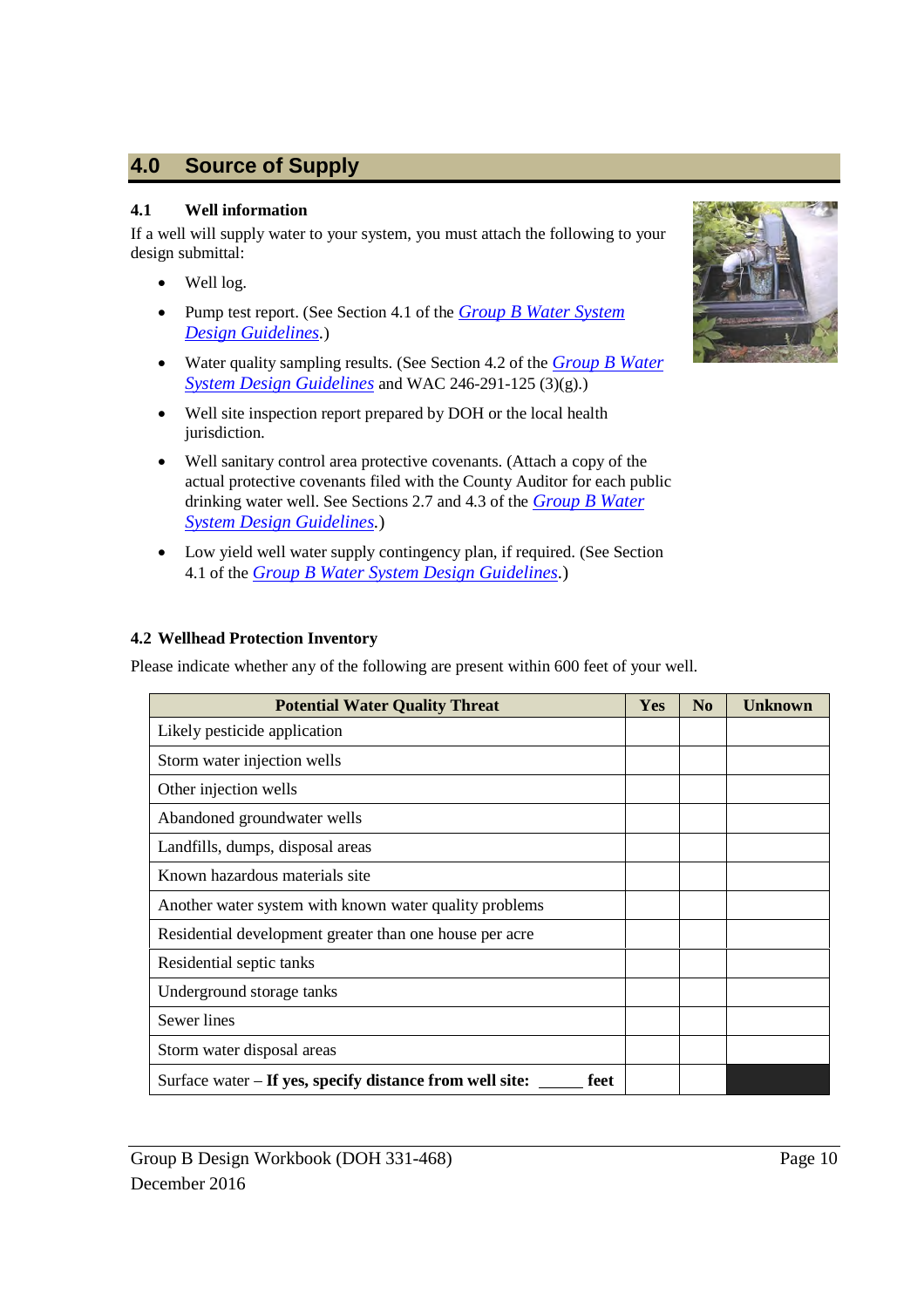Use this space to provide more detail of any water quality threat located within 600 feet of your well.

### **4.2 Intertie information**

If an intertie will supply your system, you must attach a copy of your intertie agreement, and service capacity and hydraulic analyses of the wholesale system. For details about the minimum scope of an intertie agreement, see WAC 246-291-135.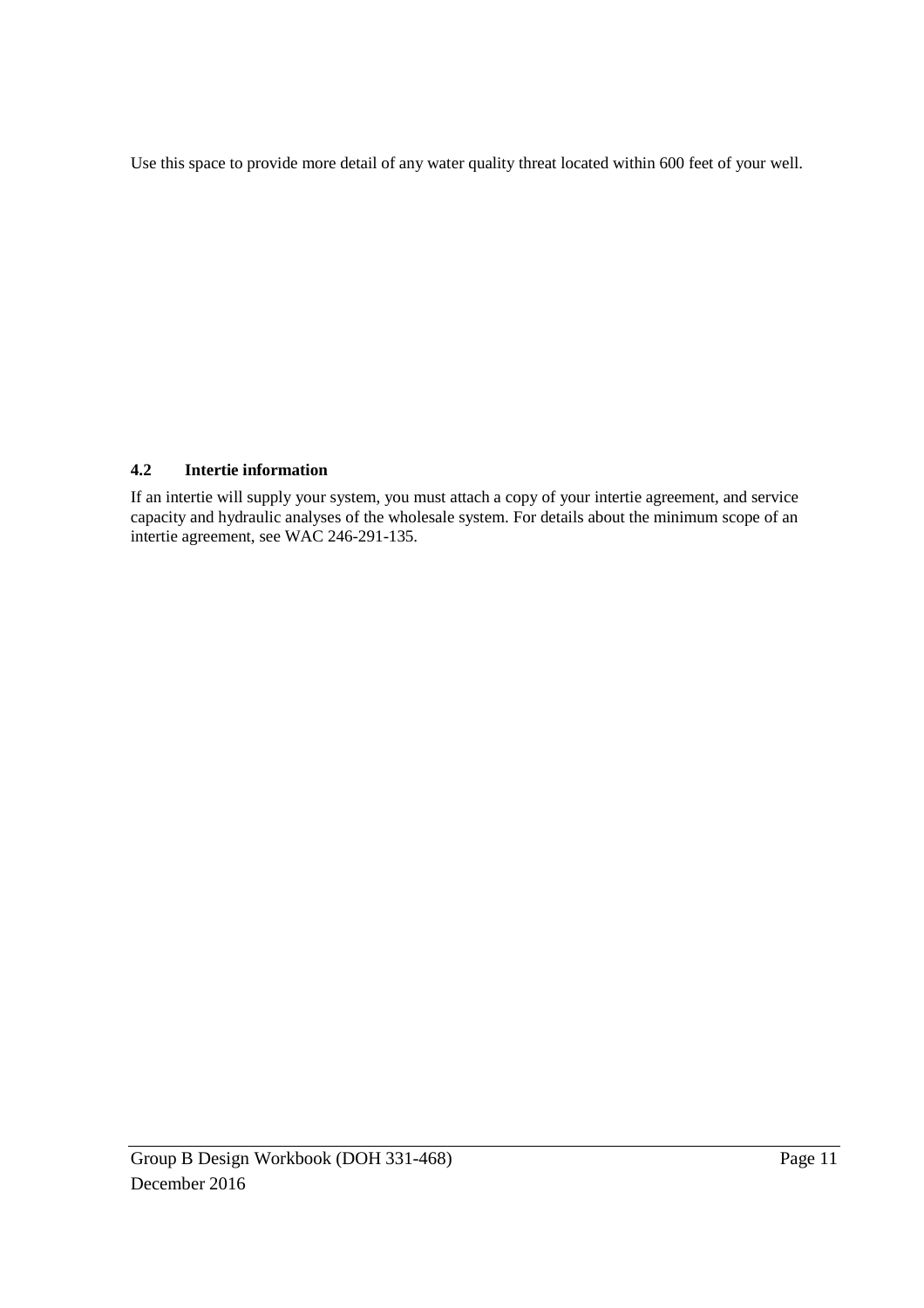# **5.0 Well Pump, Bladder Tanks, and Pump House**

#### **5.1 Piping Schematic**

Draw a schematic of the piping system below. Begin with the well, continue to the pump house, and on to the distribution system. Include each branch line in the distribution system, and label each branch line junction. These junction points will be referenced in Worksheet 5-1.

**(**See Example 5-1 in Section 5.0 of the *Group B Water System Design Guidelines.*)

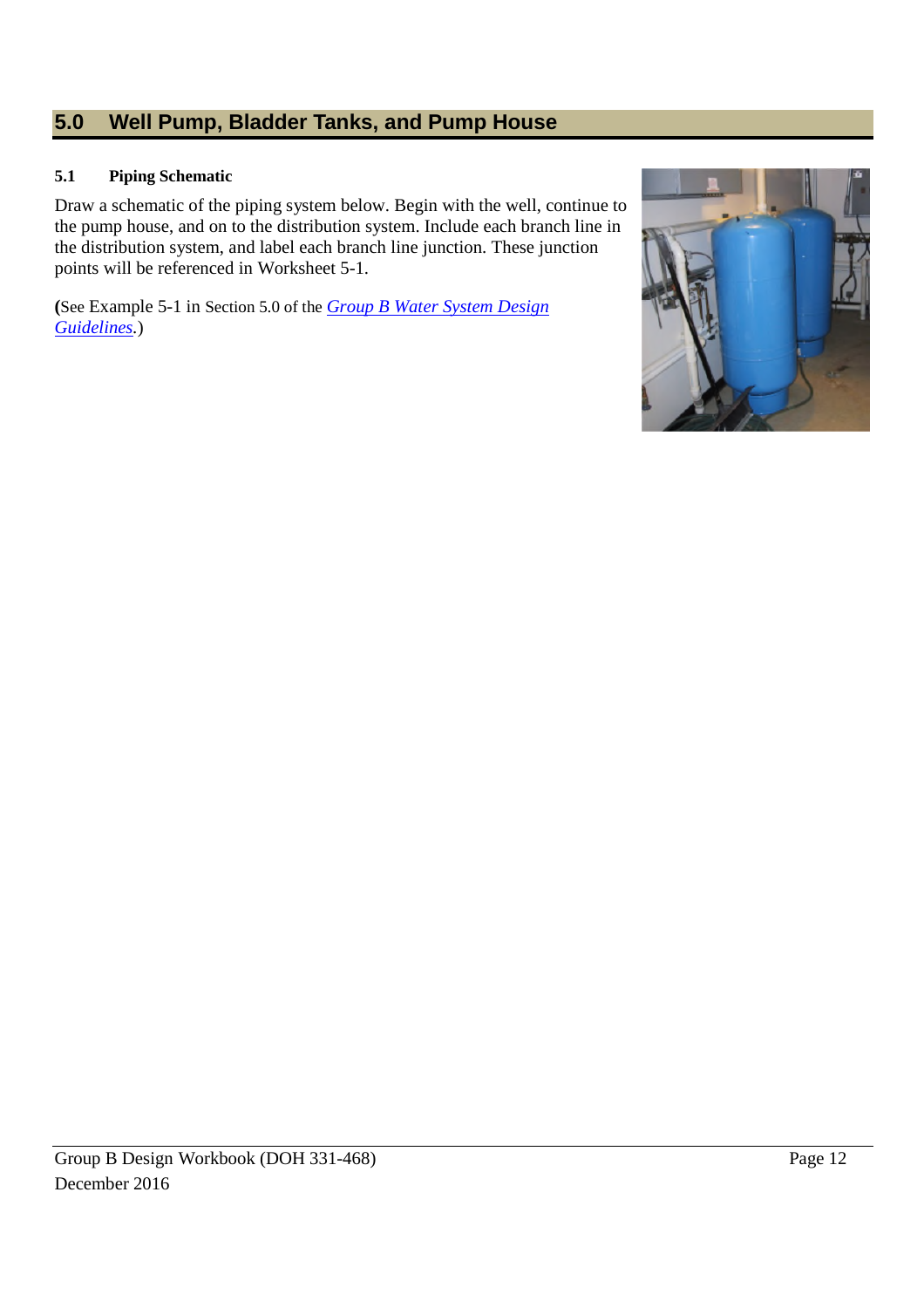| <b>Total Dynamic Head Calculation</b> |                       |                       |                                        |                                                                                           |                                       |                                  |                                                |                                                        |                                    |                                       |                                     |                                                    |
|---------------------------------------|-----------------------|-----------------------|----------------------------------------|-------------------------------------------------------------------------------------------|---------------------------------------|----------------------------------|------------------------------------------------|--------------------------------------------------------|------------------------------------|---------------------------------------|-------------------------------------|----------------------------------------------------|
| <b>Friction Head Calculation</b>      |                       |                       |                                        | <b>Static Head Calculation,</b><br><b>Assume top of well casing</b><br>elevation is 0 ft. |                                       |                                  |                                                |                                                        |                                    |                                       |                                     |                                                    |
| Pipe<br><b>Segment</b>                | From                  | <b>To</b>             | <b>Pump</b><br>or Flow<br>Rate,<br>gpm | <b>Pipe</b><br>Size,<br>inches                                                            | Friction<br>Loss per<br><b>100 ft</b> | <b>Pipeline</b><br>Length,<br>ft | Pipe<br><b>Segment</b><br>Friction<br>Loss, ft | Top of well<br>casing to<br>water while<br>pumping, ft | <b>Ground</b><br>Elev. at<br>``to" | <b>Elevation</b><br>difference,<br>ft | Min.<br><b>Pressure</b><br>Head, ft | Min.<br><b>Total</b><br><b>Dynamic</b><br>Head, ft |
| 1                                     | Well pump             | Top of well<br>casing |                                        |                                                                                           |                                       |                                  |                                                |                                                        |                                    |                                       | 69                                  |                                                    |
| $\overline{2}$                        | Top of well<br>casing |                       |                                        |                                                                                           |                                       |                                  |                                                |                                                        |                                    |                                       | 69                                  |                                                    |
| $\overline{3}$                        |                       |                       |                                        |                                                                                           |                                       |                                  |                                                |                                                        |                                    |                                       | 69                                  |                                                    |
| $\overline{4}$                        |                       |                       |                                        |                                                                                           |                                       |                                  |                                                |                                                        |                                    |                                       | 69                                  |                                                    |
| 5                                     |                       |                       |                                        |                                                                                           |                                       |                                  |                                                |                                                        |                                    |                                       | 69                                  |                                                    |
| 6                                     |                       |                       |                                        |                                                                                           |                                       |                                  |                                                |                                                        |                                    |                                       | 69                                  |                                                    |
| $\overline{7}$                        |                       |                       |                                        |                                                                                           |                                       |                                  |                                                |                                                        |                                    |                                       | 69                                  |                                                    |
| 8                                     |                       |                       |                                        |                                                                                           |                                       |                                  |                                                |                                                        |                                    |                                       | 69                                  |                                                    |
| 9                                     |                       |                       |                                        |                                                                                           |                                       |                                  |                                                |                                                        |                                    |                                       | 69                                  |                                                    |
|                                       |                       |                       |                                        |                                                                                           |                                       |                                  |                                                |                                                        |                                    |                                       |                                     |                                                    |

# **5.2 Complete Worksheet 5-1 (**See Example 5-1 in Section 5.0 of the *Group B Water System Design Guidelines.*)

1. With a simple system consisting of only a well pump and bladder tanks, the well pump is the only pump in the system. Without a storage tank, the well pump must generate enough flow and pressure to supply at least the PHD, and to provide at least 30 psi to each customer connected to the distribution system during PHD conditions.

2. For the segment that includes the well house, **add ten feet of friction loss** to account for losses related to fittings and valves. If you intend to use a cycle control valve, **add additional friction loss** per manufacturer's data (See Section 5.0 of the *Group B Water System Design Guidelines*).

3. Total the "pipe segment friction loss" for each pipe segment + "elevation difference" + "minimum pressure head" values. The highest Total Dynamic Head (TDH) is the minimum pressure, expressed in feet of head that the well pump must generate while pumping the peak hourly demand. You may wish to select a pump with a TDH greater than the required minimum.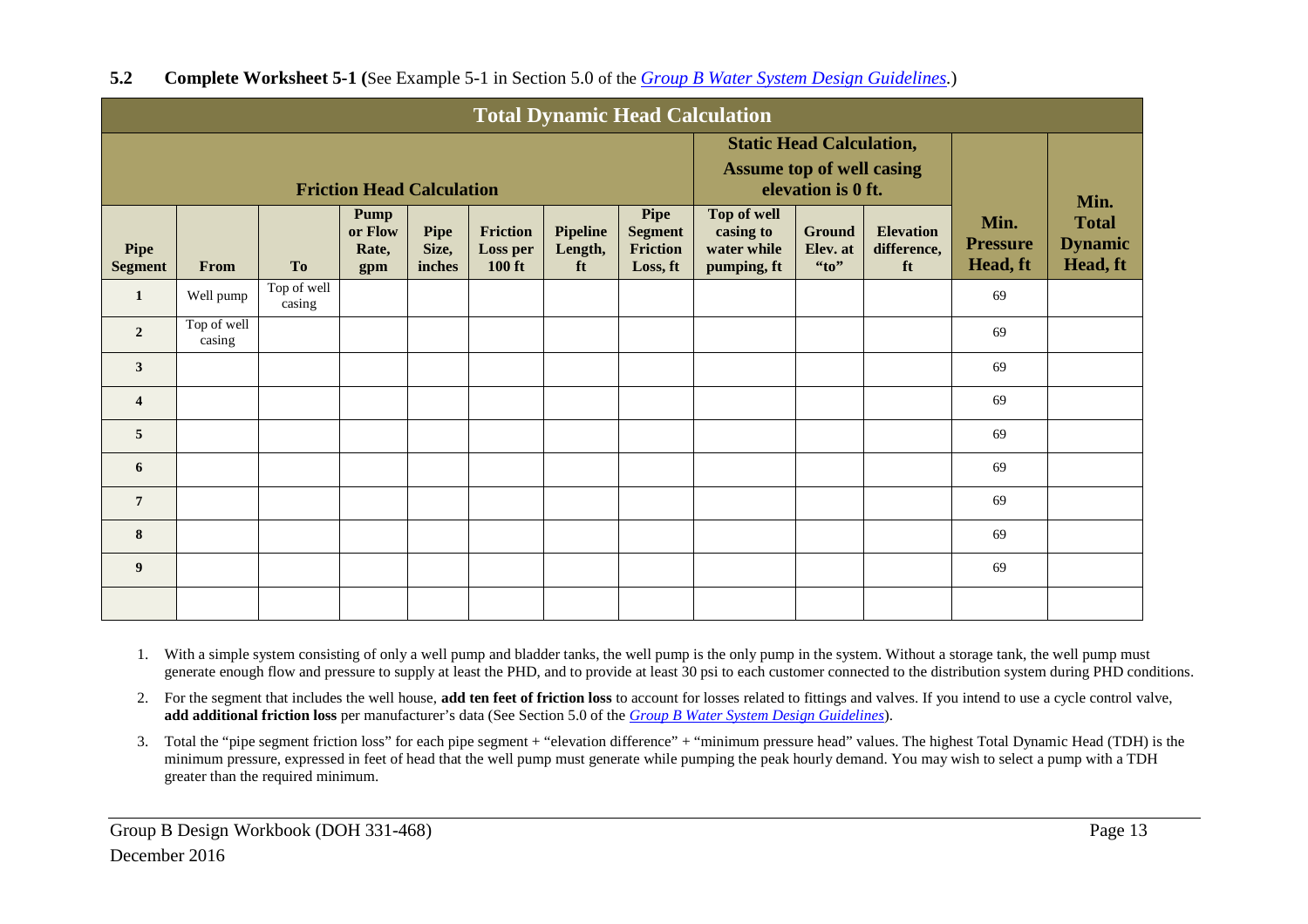### **5.3 Summary of Well Pump Selection**

| Cycle Control Valve (CCV) incorporated in design: | Yes |  |
|---------------------------------------------------|-----|--|
|---------------------------------------------------|-----|--|

Variable frequency drive well pump(s) incorporated in design: Yes No

| <b>Pump Design Parameter</b> | At well pump "on": | At well pump "off": | <b>Comment</b>                            |
|------------------------------|--------------------|---------------------|-------------------------------------------|
| Pressure switch settings     | DS1                | psi                 | If well pumps to                          |
| or                           |                    |                     | bladder tanks                             |
| Reservoir level control      |                    | ft t                | If well pumps to<br>atmospheric reservoir |
| Discharge rate               | gpm                | gpm                 |                                           |
| <b>Total Dynamic Head</b>    | feet               | feet                |                                           |

Well pump setting (depth) below top of well casing: \_\_\_\_\_ feet.

Attach well pump catalog information with your design submittal:

- Pump curve (or table showing discharge head and corresponding discharge flow).
- Identify the pump "on" and pump "off" operating points on the pump curve.
- Pump manufacturer and pump model number.
- Pump horse power.

### **5.4 Bladder Tank Selection (for well pump or booster pump)**

Follow the design guidance in Section 5.1 of the *Group B Water System Design Guidelines* for bladder tank selection. If the design includes a cycle control valve, see the design guidelines Appendix G.

Summarize the bladder tank selection.

| Size of bladder tanks | gallons |
|-----------------------|---------|
| Number of tanks       | tanks   |
| Pre-charged pressure  | psi     |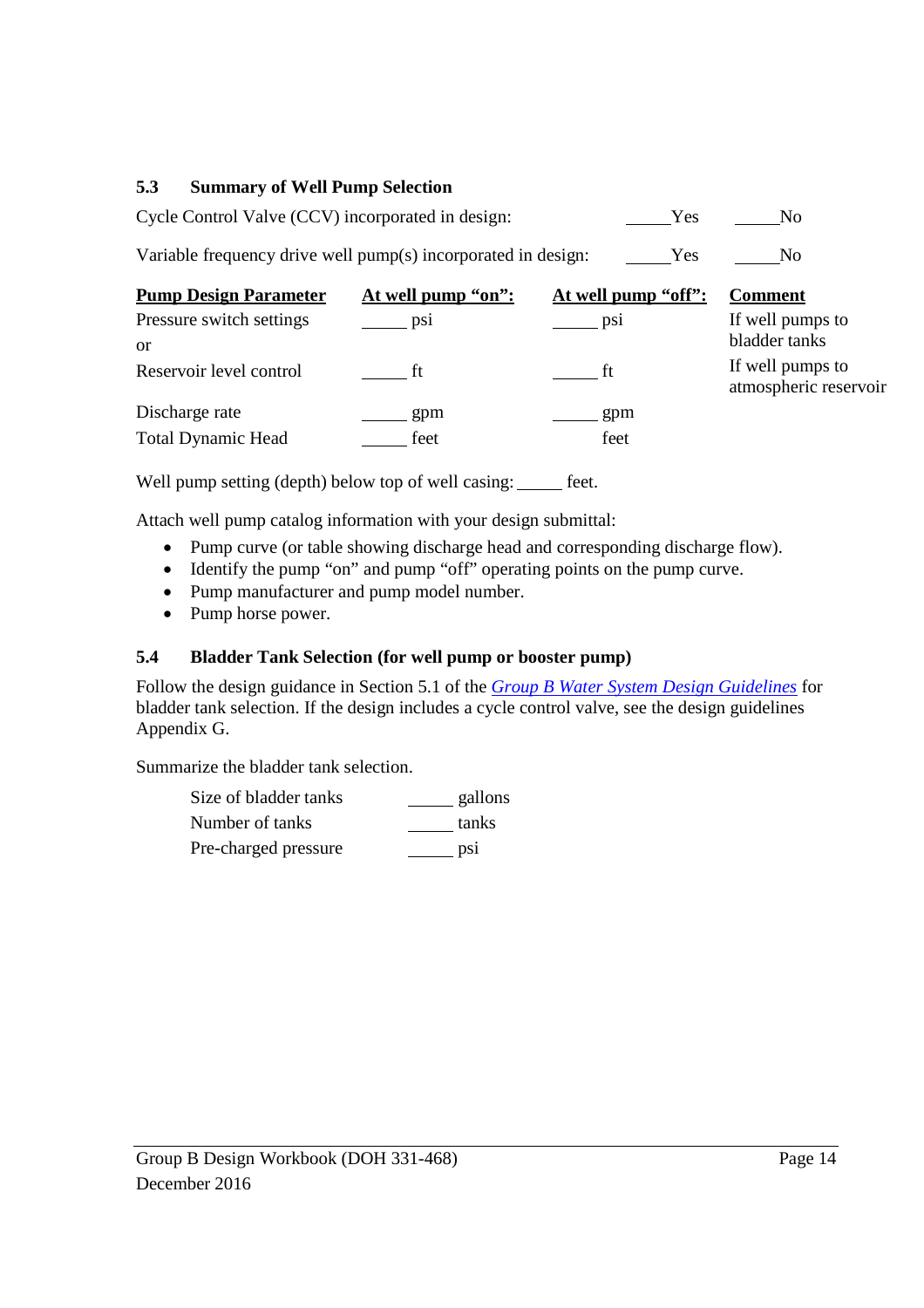Use the space below to show your calculations (Equation 5-2) for selecting bladder tanks.

# **5.5 Well and pump house detailed drawings and specifications**

Attach a copy of the well and pump house detailed drawings and specifications. The minimum scope of this information is in Sections 5.2 and 5.3 of the *Group B Water System Design Guidelines.*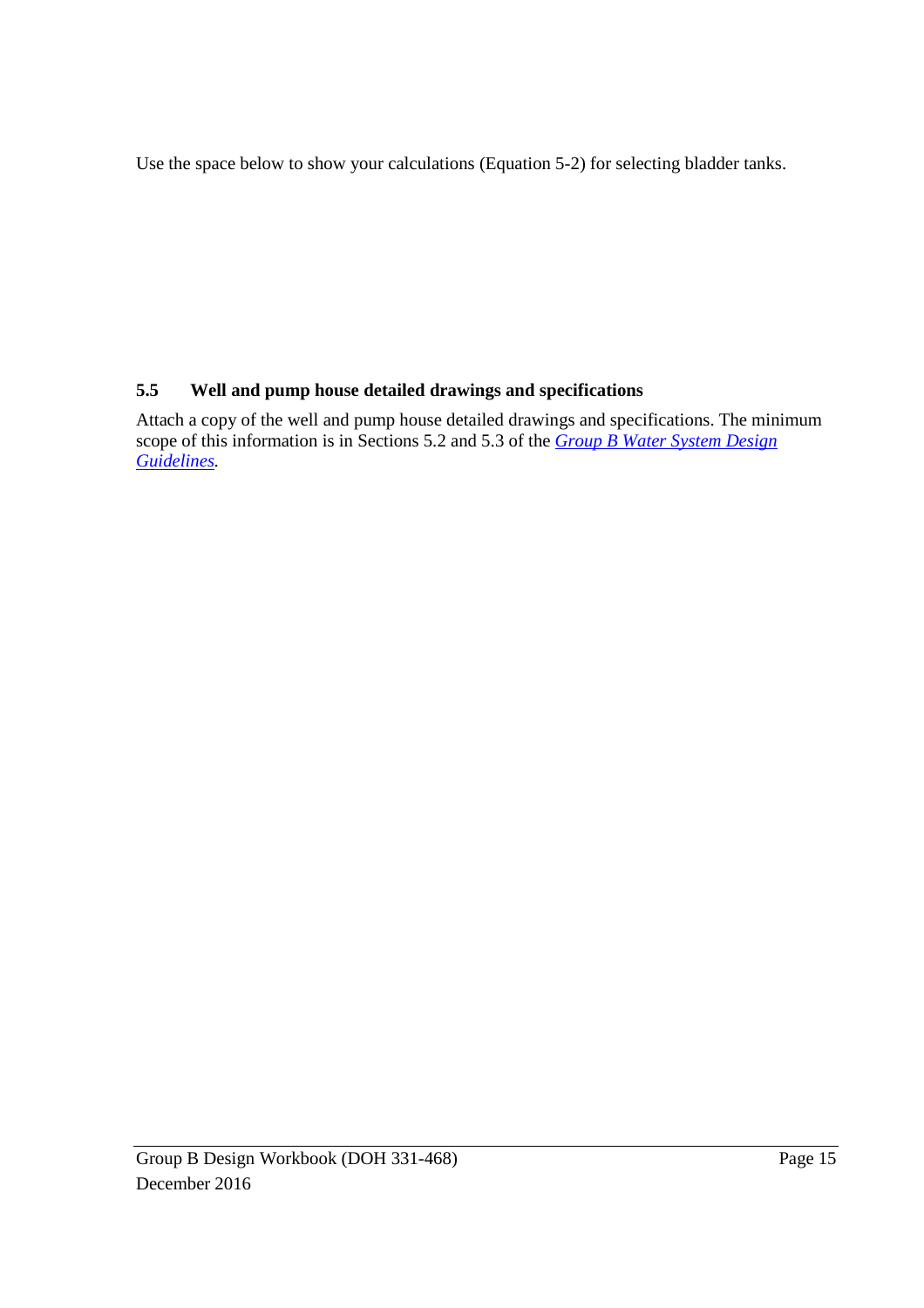# **6.0 Piping and Distribution System**

# **6.1 Summary of pipe design**

Distribution system pipe size and material specified.

(For example, *1½ to 3-inch ASTM D 1785 Schedule 40 PVC.*)

Minimum pipeline depth of bury specified.

(For example, No less than 48 inches from finished grade.)

Pipeline hydrostatic pressure testing specification.

(For example, APWA/WSDOT (2012) Section 7-11 … minimum 200 psi.)

Pipeline disinfection specification.

(For example, *APWA/WSDOT (2012) Section 7-11.*)

# Private property easements required?

Required (design drawings must identify the location and dimension of these easements). Not required.

# **6.1 Service meters**

Service meters:

Provided at each connection.

Not provided at each connection.

# **6.3 Cross connection control**

Are there any existing or proposed customer connections that pose a high health risk if a cross connection occurred between the drinking water system and a contaminant source originating from the consumer's property? (See Section 6.8 of the *Group B Water System Design Guidelines).*

Yes (if yes, attach a description of the cross connection and how the cross connection will be controlled or eliminated.) No.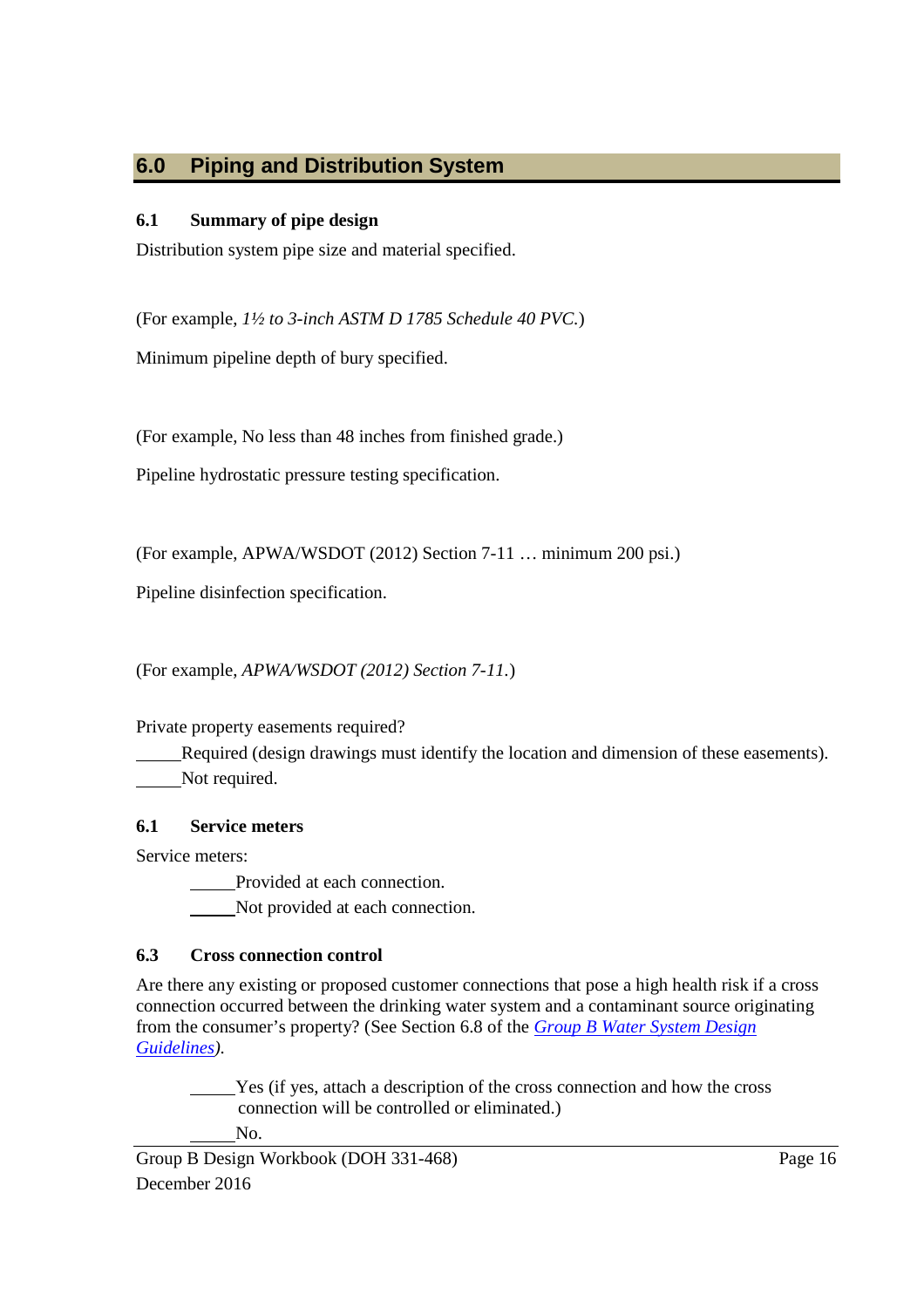# **6.4 Distribution system detailed drawings and specifications**

Attach a copy of the distribution system detail drawings and specifications (see Section 6.10 of the *Group B Water System Design Guidelines).*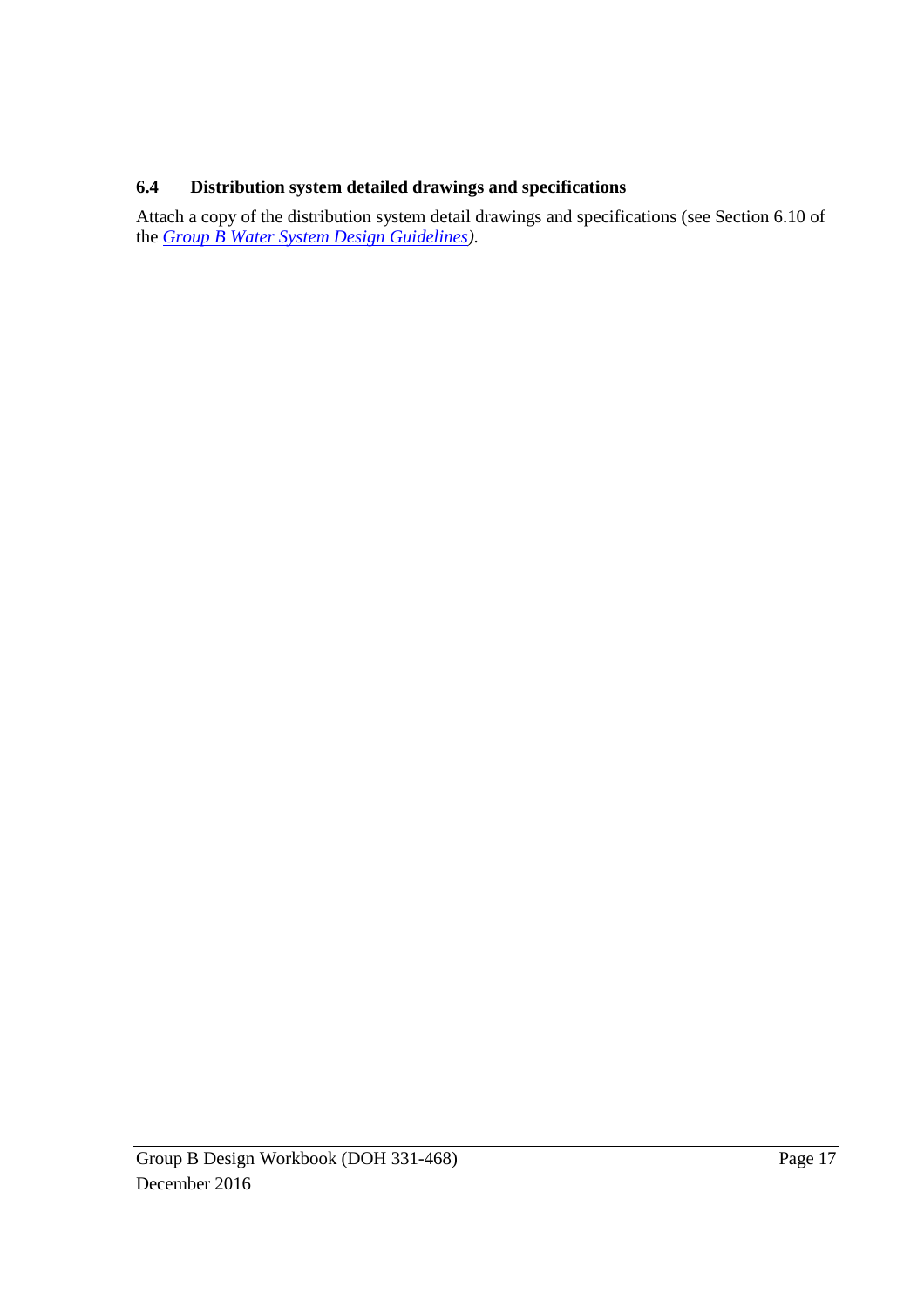# **7.0 Atmospheric Storage Tank**

### **7.1 Determining need for an atmospheric storage tank**

If any of the following conditions apply to the design of the new or expanding Group B water system, an atmospheric storage tank must be provided (check all that apply).

Yes The peak hourly demand is greater than the selected well pump can deliver at the pump "on" setting. Yes The local fire authority requires the Group B water system to provide fire suppression capacity, and the source of supply cannot match the needed fire flow. Yes The location of the Group B water system is subject to the Public Water System Coordination Act, it must provide a minimum fire flow, and the source of supply cannot match the needed fire flow. Yes The designer wishes to provide standby storage or fire suppression capacity.

Use the space below (or a separate sheet of paper) to show your calculations for sizing the storage tank and establishing the elevation of the tank bottom and tank overflow. See Chapter 7 and Equation 7-4 in the *Group B Water System Design Guidelines.*

Operating storage.

Equalizing storage.

Standby storage.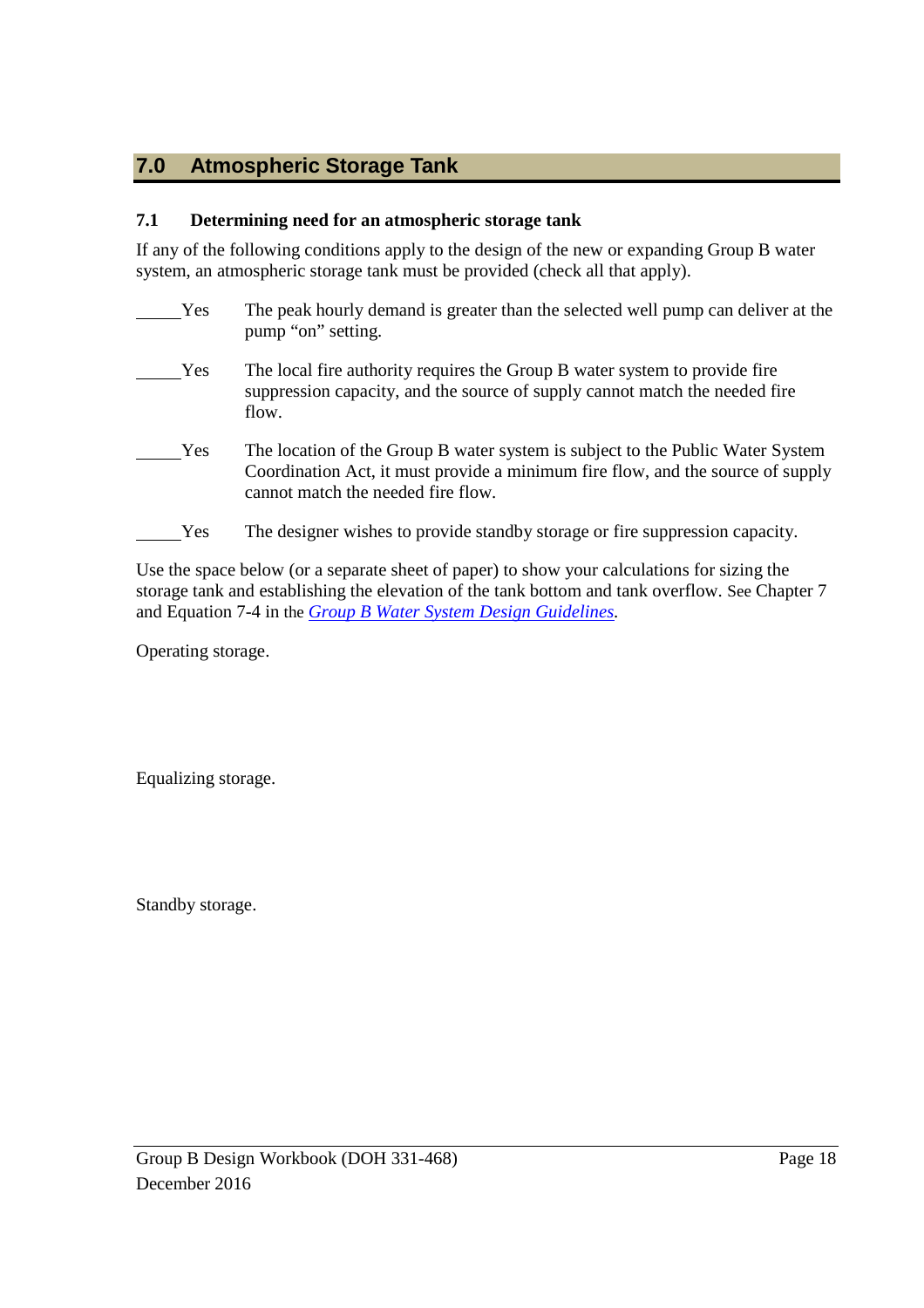Fire suppression storage.

Dead storage.

# **7.2 Storage tank detailed drawings and specifications**

Attach a copy of the storage tank detail drawings and specifications. (See Section 7.6 of the *Group B Water System Design Guidelines.)*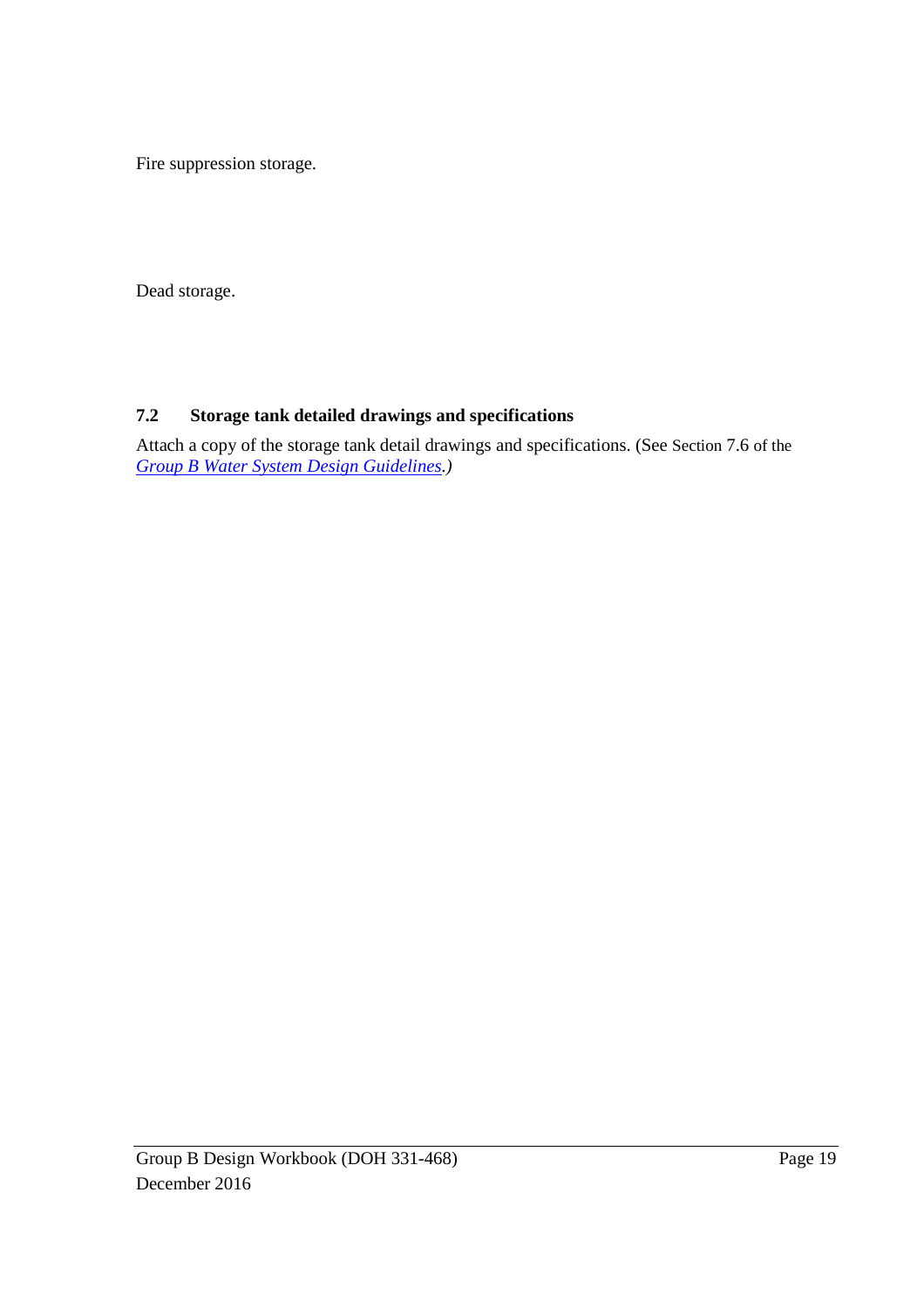# **8.0 Booster Pumps**

#### **8.1 Booster pump selection**

Summarize the following booster pump design information.

Number of booster pumps:

Pump Cycle Control Valve (CCV) incorporated in design.

Yes No

Variable frequency booster pump drive pump(s) incorporated in design.

Yes No

# **Booster Pump 1**

| <b>Pump Design Parameter</b>     | At well pump "on": | At well pump "off": |
|----------------------------------|--------------------|---------------------|
| Pressure switch pressure setting | D <sub>S1</sub>    | DS1                 |
| Discharge rate                   | gpm                | gpm                 |
| <b>Total Dynamic Head</b>        | feet               | feet                |

Attach booster pump catalog information with your design submittal:

- Pump curve (or table showing discharge head and corresponding discharge flow).
- Identify the pump "on" and pump "off" operating points on the pump curve.
- Pump manufacturer and pump model number.
- Pump horse power.

# **Booster Pump 2 (if applicable)**

| <b>Pump Design Parameter</b>     | At well pump "on": | At well pump "off": |
|----------------------------------|--------------------|---------------------|
| Pressure switch pressure setting | DS1                | DS1                 |
| Discharge rate                   | gpm                | gpm                 |
| <b>Total Dynamic Head</b>        | feet               | feet                |

Attach booster pump catalog information with your design submittal:

- Pump curve (or table showing discharge head and corresponding discharge flow).
- Identify the pump "on" and pump "off" operating points on the pump curve.
- Pump manufacturer and pump model number.
- Pump horse power.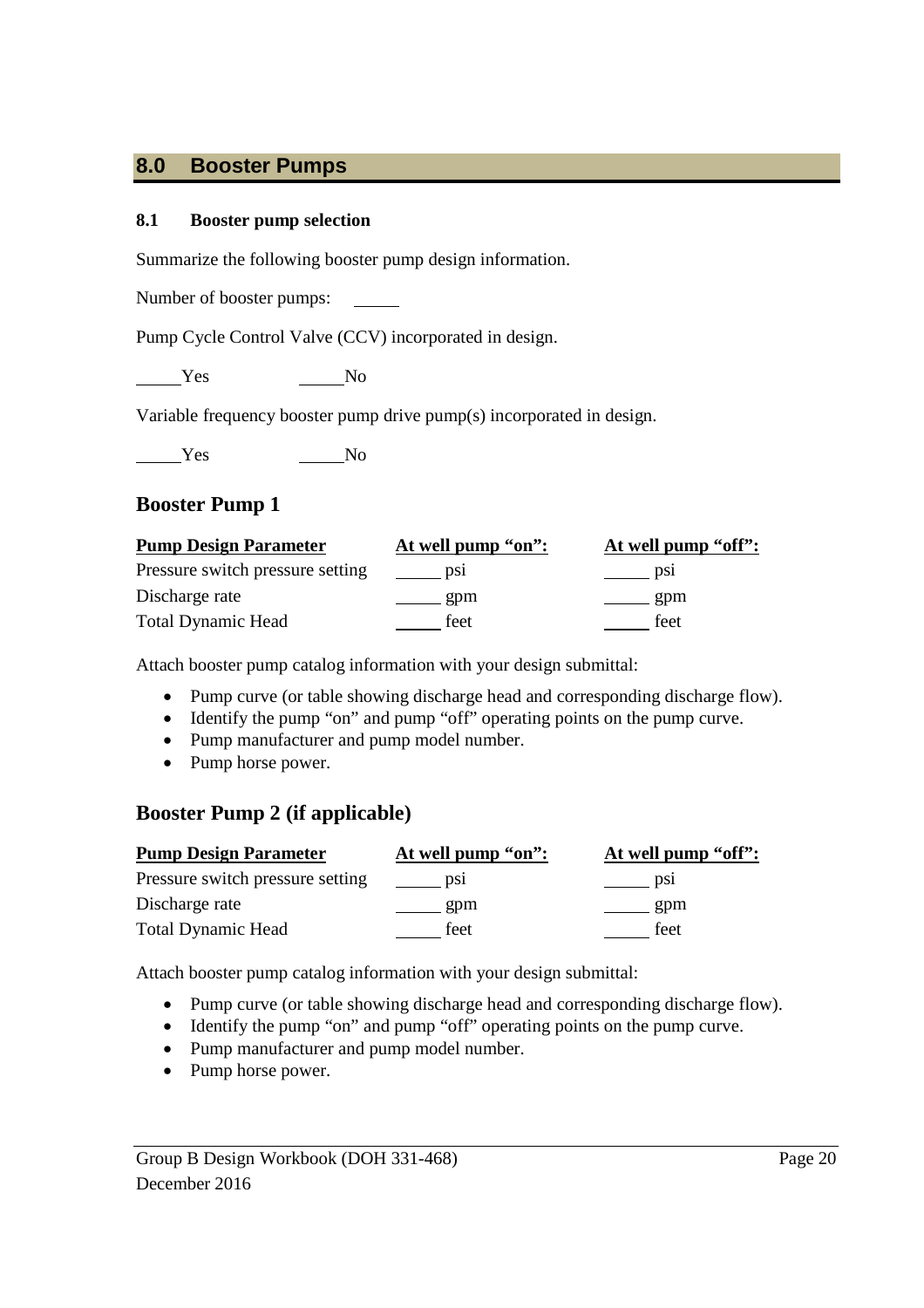# **8.2 Booster pump station detailed drawings and specifications**

Attach a copy of the booster pump station detailed drawings and specifications. (See Sections 5.2, 5.3, and 8.0 of the *Group B Water System Design Guidelines.)*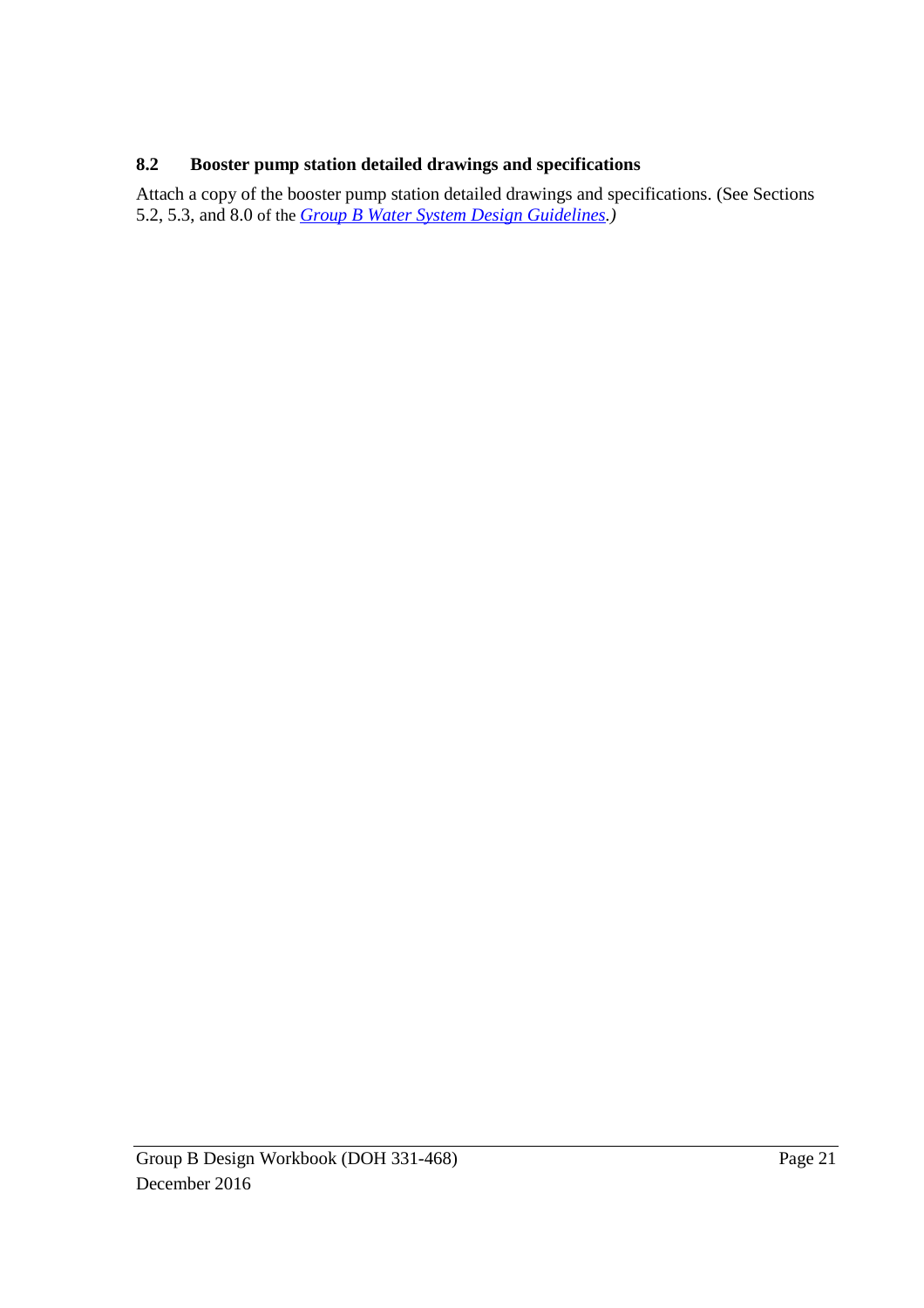# **9.0 Secondary Contaminant Treatment Design**

If treatment for a secondary contaminant (such as iron or manganese) is required, provide the following information.

Contaminant(s) to be treated:

Treatment device:

Manufacturer's name:

Model:

Capacity (gpm):

Capacity (gpd):

Removal efficiency:

Concentration in well: mg/l

Expected concentration after treatment: mg/l

Attach a copy of the following information:

- Treatment process and maximum daily treated water production capacity.
- Hydraulic considerations and headloss calculations.
- Manufacturer's catalog information showing the treatment system is appropriate for removing the contaminant, based on the untreated water sample information from the well.
- A complete set of water quality data necessary to assess and confirm the effectiveness of the proposed treatment, based on the unique water quality characteristics of the well to be treated.
- Residual disposal volume, disposal permit(s) (if required), and plan for residual disposal.
- Manufacturer's recommended operations and maintenance procedures.
- A list of all chemicals needed for normal operation and maintenance (if any).
- Materials safety data sheet information on all chemicals needed.
- Manufacturer's recommended field water quality testing (if any).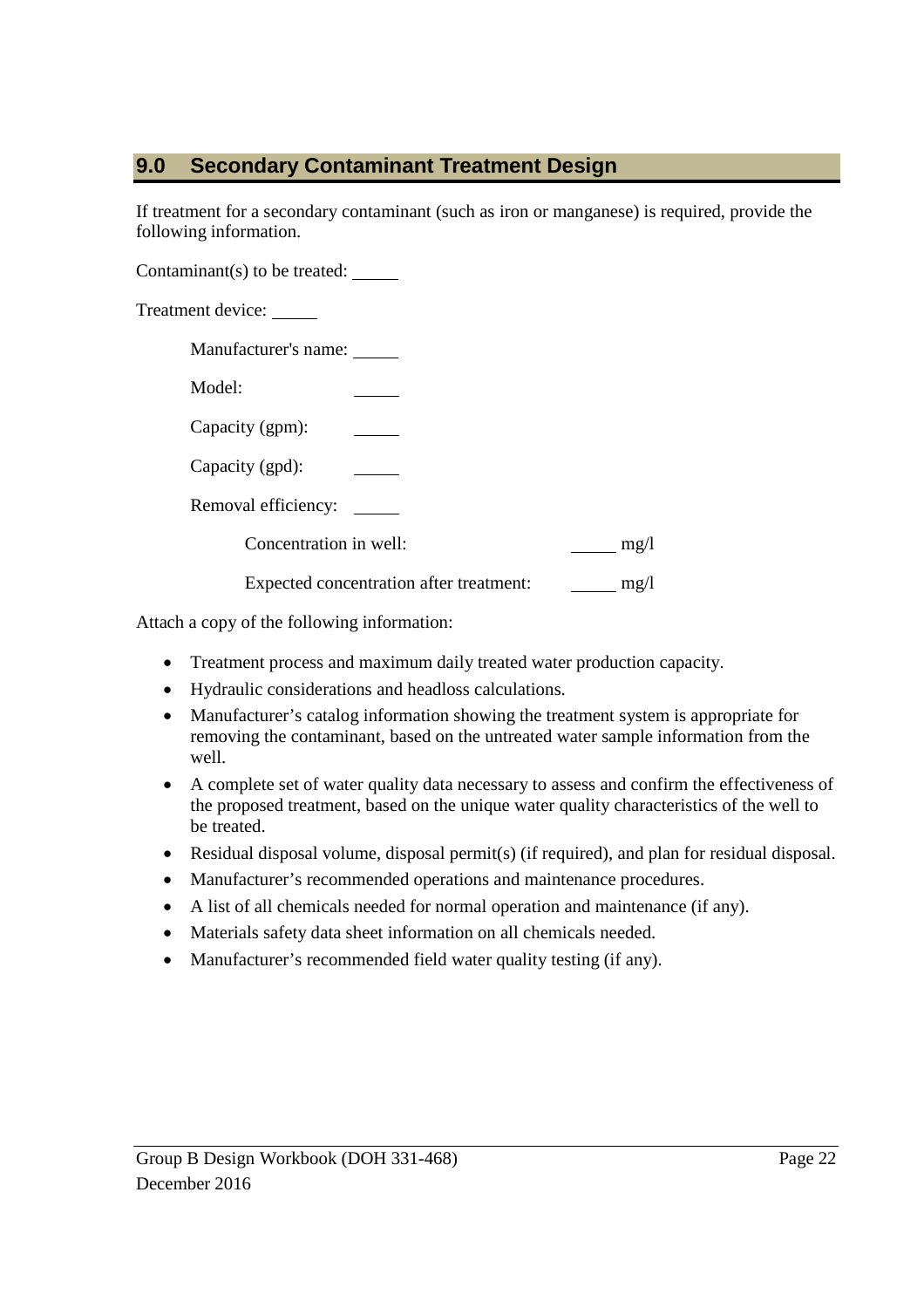# **10.0 Financial Viability**

### **10.1 Financial Viability Worksheet**

The goal is to establish plans, policies, and procedures that give the system owner(s) the ability to obtain enough funds to cover the total cost of operating and maintaining a safe, reliable water system on a continuing basis. Rates and other revenue should be adequate to cover all anticipated expenses. See Chapter 10 of the *Group B Water System Design Guidelines*.

|                                                   | <b>TOTAL EXPENSES</b>                                     | $1st$ Yr.     | $2nd$ Yr.     | $3^{\text{rd}}$ Yr. | $4th$ Yr.     |
|---------------------------------------------------|-----------------------------------------------------------|---------------|---------------|---------------------|---------------|
| 1.                                                | Wages & Benefits (Incl. SMA costs)                        | $\mathcal{S}$ | \$            | \$                  | $\mathbb{S}$  |
| 2.                                                | Electricity & other utilities                             | $\mathcal{S}$ | $\mathsf{\$}$ | \$                  | $\mathbb{S}$  |
| 3.                                                | Chemical & Treatment                                      | \$            | \$            | \$                  | \$            |
| 4.                                                | <b>Monitoring Costs</b>                                   | \$            | \$            | \$                  | \$            |
| 5.                                                | Materials & Supplies                                      | \$            | \$            | \$                  | \$            |
| 6.                                                | Repairs and Parts                                         | $\mathcal{S}$ | \$            | \$                  | $\mathcal{S}$ |
| 7.                                                | <b>Emergency Reserve Contribution</b>                     | \$            | \$            | \$                  | $\mathcal{S}$ |
| 8.                                                | <b>Asset Replacement Reserve</b><br>Contribution          | \$            | \$            | \$                  | \$            |
| 9.                                                | Principal & Interest Payments<br>(For outstanding loans)  | \$            | \$            | \$                  | $\mathcal{S}$ |
|                                                   | 10. Taxes and Assessments                                 | \$            | \$            | \$                  | $\mathbb{S}$  |
|                                                   | 11. Insurance and Misc. Expenses                          | \$            | \$            | \$                  | $\mathbb{S}$  |
|                                                   | 12. Total Expenses<br>(Add lines 1 to 11)                 | \$            | \$            | \$                  | $\mathsf{\$}$ |
| TOTAL REVENUE FROM SOURCES OTHER THAN WATER RATES |                                                           |               |               |                     |               |
|                                                   | 13. Hook Up and Other User Fees                           | \$            | \$            | $\mathsf{\$}$       | $\mathcal{S}$ |
|                                                   | 14. Interest Earned                                       | \$            | \$            | \$                  | \$            |
|                                                   | 15. Other Revenue                                         | \$            | \$            | \$                  | $\mathcal{S}$ |
|                                                   | 16. Total Revenue<br>(Add lines 13 to 15)                 | \$            | \$            | \$                  | $\mathcal{S}$ |
| <b>WATER RATE CALCULATIONS</b>                    |                                                           |               |               |                     |               |
|                                                   | 17. Remaining Revenue Required<br>(Line 12 minus Line 16) | \$            | \$            | \$                  | \$            |
|                                                   | 18. Number of Connections                                 | $\mathcal{S}$ | \$            | \$                  | $\mathcal{S}$ |
|                                                   | 19. Average Water Rate<br>(Line 17 divided by Line 18)    | \$            | \$            | \$                  | \$            |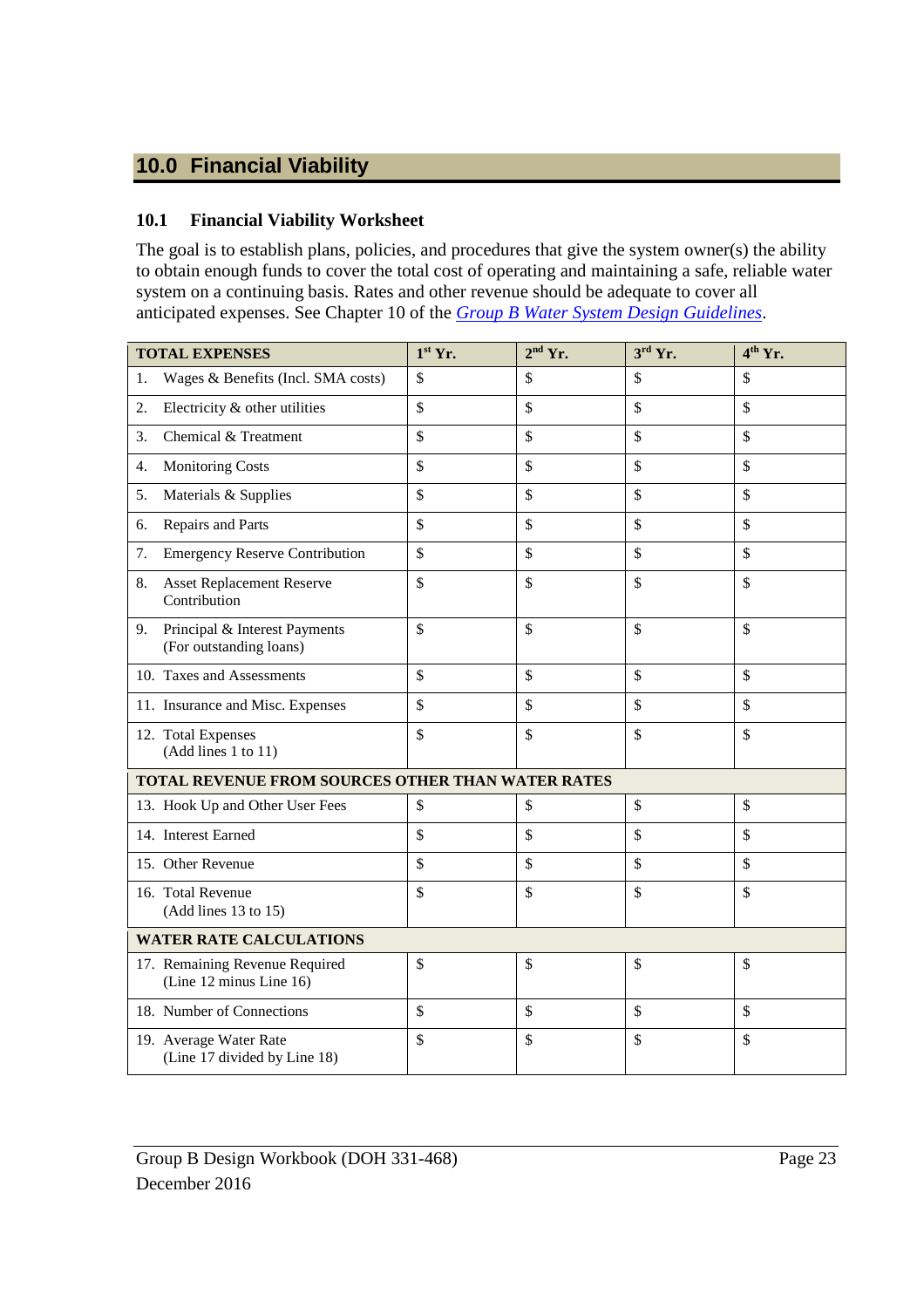#### **RETURN DOCUMENT TO:**

Whatcom County Health Department 509 Girard Street Bellingham, WA 98225

Use dark black ink and print legibly. Documents not legible will be rejected per RCW. **Document Title(s):**

Restrictive Covenant Public Water Supply **Grantor(s):**

Page number where additional grantor(s) can be found: **Grantee(s):**

Page number where additional grantee(s) can be found: **Abbreviated legal description:** (lot, block, plat name or; qtr/qtr , section , township & range or; unit, building and condo name).

Page number where complete legal description can be found: **Assessor's Parcel Number:**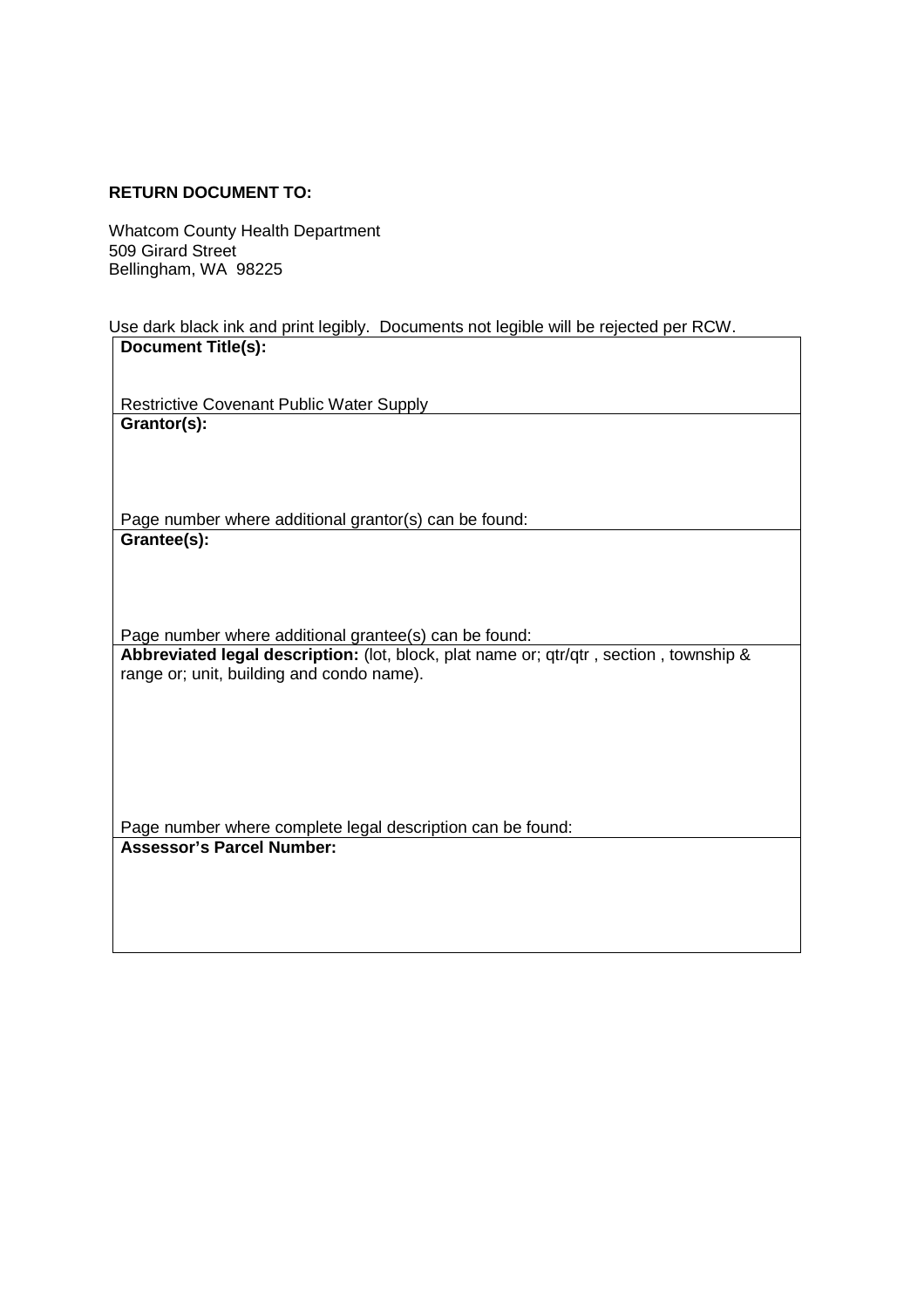After recording, return to: Whatcom County Health Department 509 Girard Street Bellingham, WA 98225

#### **RESTRICTIVE COVENANT PUBLIC WATER SUPPLY**

GRANTOR(S): GRANTEE(S): LEGAL DESC.:

TAX PARCEL #:

The grantor herein is (are) owner(s) of (an interest in) the following described real estate situated in Whatcom County, State of Washington, to-wit: **(NEIGHBOR'S LEGAL, PARCEL NUMBER AND ADDRESS)**

The grantee(s) herein, is (are) the grantee(s) herein, owner in fee simple of (an interest in) the following real estate situated in Whatcom County, State of Washington, to-wit: **(WELL OWNER'S LEGAL, PARCEL NUMBER AND ADDRESS)**

on which the grantee owns and operates a well and waterworks supplying water for private use located on said real estate, to-wit: **(PINPOINT THE ACCURATE LOCATION OF THE WELL SITE, FOR EXAMPLE, 125 FEET OF THE SOUTH PROPERTY LINE AND 100 FEET EAST OF THE WEST PROPERTY LINE)**

which well and waterworks are in close proximity to the land of the grantor(s), and said grantee(s) is (are) required to keep the water supplied from said well free from impurities which might be injurious to the public health.

It is the purpose of these grants and covenants to prevent practices herein after enumerated in the use of the said grantor(s) land which might contaminate said water supply.

NOW, THEREFORE*,* the grantor(s) agree(s) and covenant(s) that said grantee(s), its successors and assigns, said covenants to run with the land for the benefit of the land of the grantee(s), that said grantor(s), his (her) (their) heirs, successors and assigns will not construct, maintain, or suffer to be constructed or maintained upon the said land of the grantor(s) and within 100 (one hundred) feet of the well herein described, so long as the same is operated to furnish water for public consumption, any potential source of contamination, such as septic tanks and drain fields, sewer lines, underground storage tanks, roads, railroad tracks, vehicles, structures, barns, feed stations, grazing animals, enclosures for maintaining fowl or animal manure, liquid or dry chemical storage, herbicides, insecticides, hazardous waste, or garbage of any kind or description.

These covenants shall run with the land and shall be binding to all parties having or acquiring any right, title, or interest in the land described herein or any part thereof, and shall inure to the benefit of each owner thereof.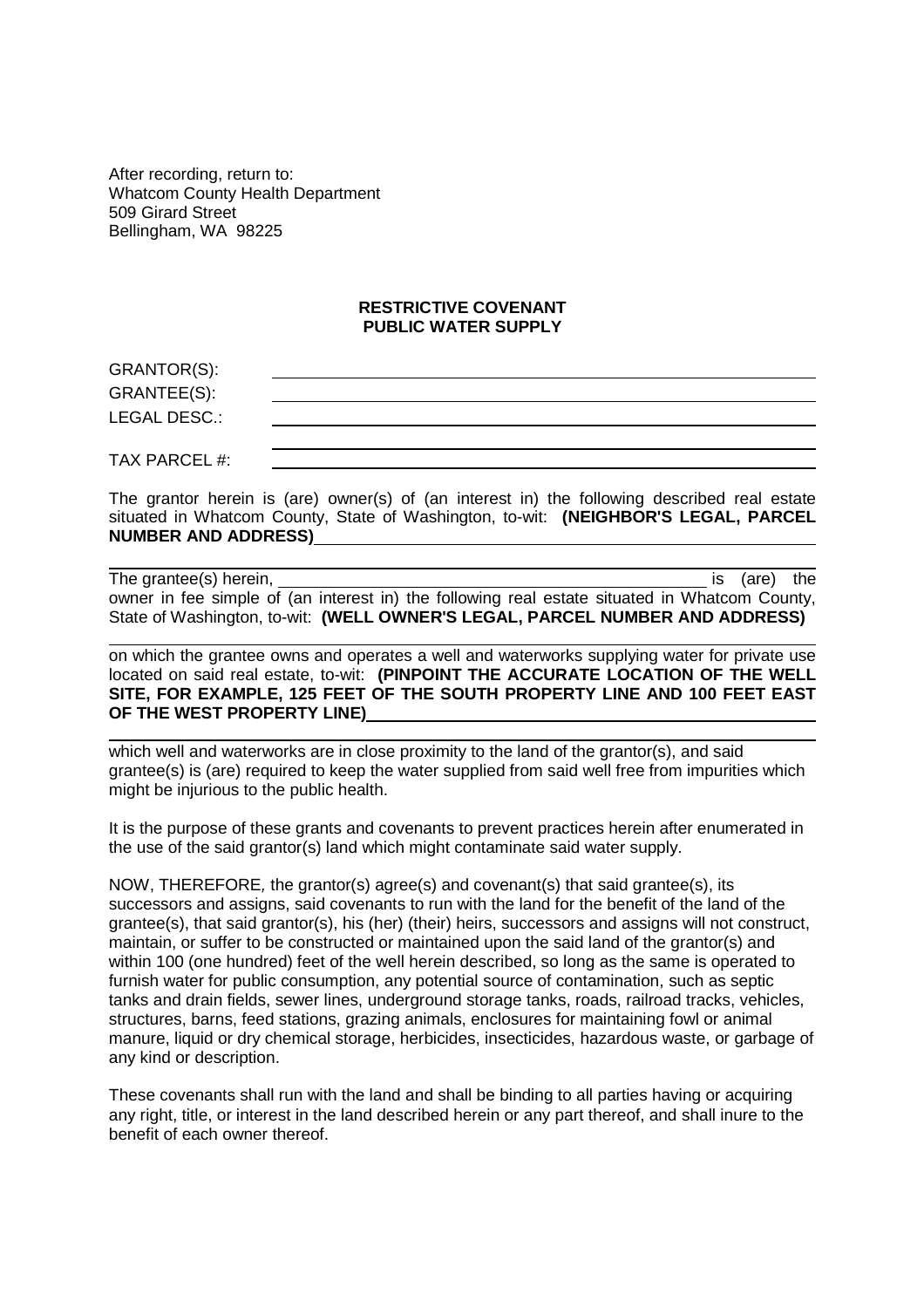WITNESS my hand this  $\_\_\_\_$  day of  $\_\_\_\_\_\_$ , 20  $\_\_\_\_\$ 

| Grantor |
|---------|
| Grantor |

State of Washington (b)

County of Whatcom County )

I, the undersigned, a Notary Public in and for the above named County and State, do hereby certify that on this day of , 20 , personally appeared before me to me known to be the individual described in and who executed the within instrument, and acknowledge that he (they) signed and sealed the same as \_\_\_\_\_\_\_\_ free and voluntary act and deed, for the uses and purposes therein mentioned.

GIVEN under my hand and official seal the day and year last above written.

Notary Public in and for the State of Washington Residing at:

(SEAL or STAMP)

FILING: Whatcom County Auditor (Recording Department) 311 Grand Avenue Bellingham, WA 98225 (360) 778-5100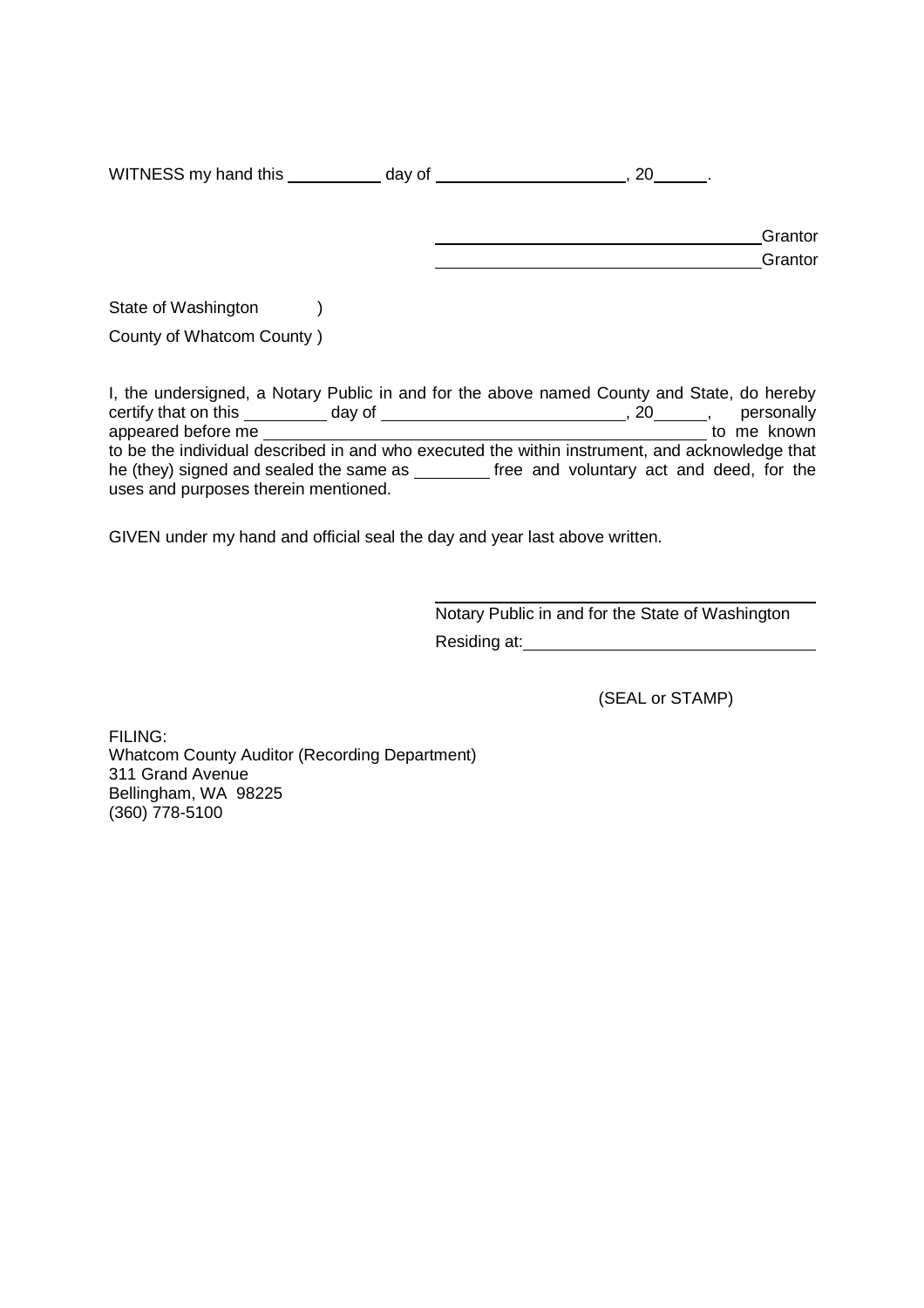#### **RETURN DOCUMENT TO:**

Whatcom County Health Department 509 Girard Street Bellingham, WA 98225

Use dark black ink and print legibly. Documents not legible will be rejected per RCW. **Document Title(s):**

Declaration of Covenant **Public Water Supply Grantor(s):**

Page number where additional grantor(s) can be found: **Grantee(s):**

Page number where additional grantee(s) can be found:

**Abbreviated legal description:** (lot, block, plat name or; qtr/qtr , section , township & range or; unit, building and condo name).

Page number where complete legal description can be found: **Assessor's Parcel Number:**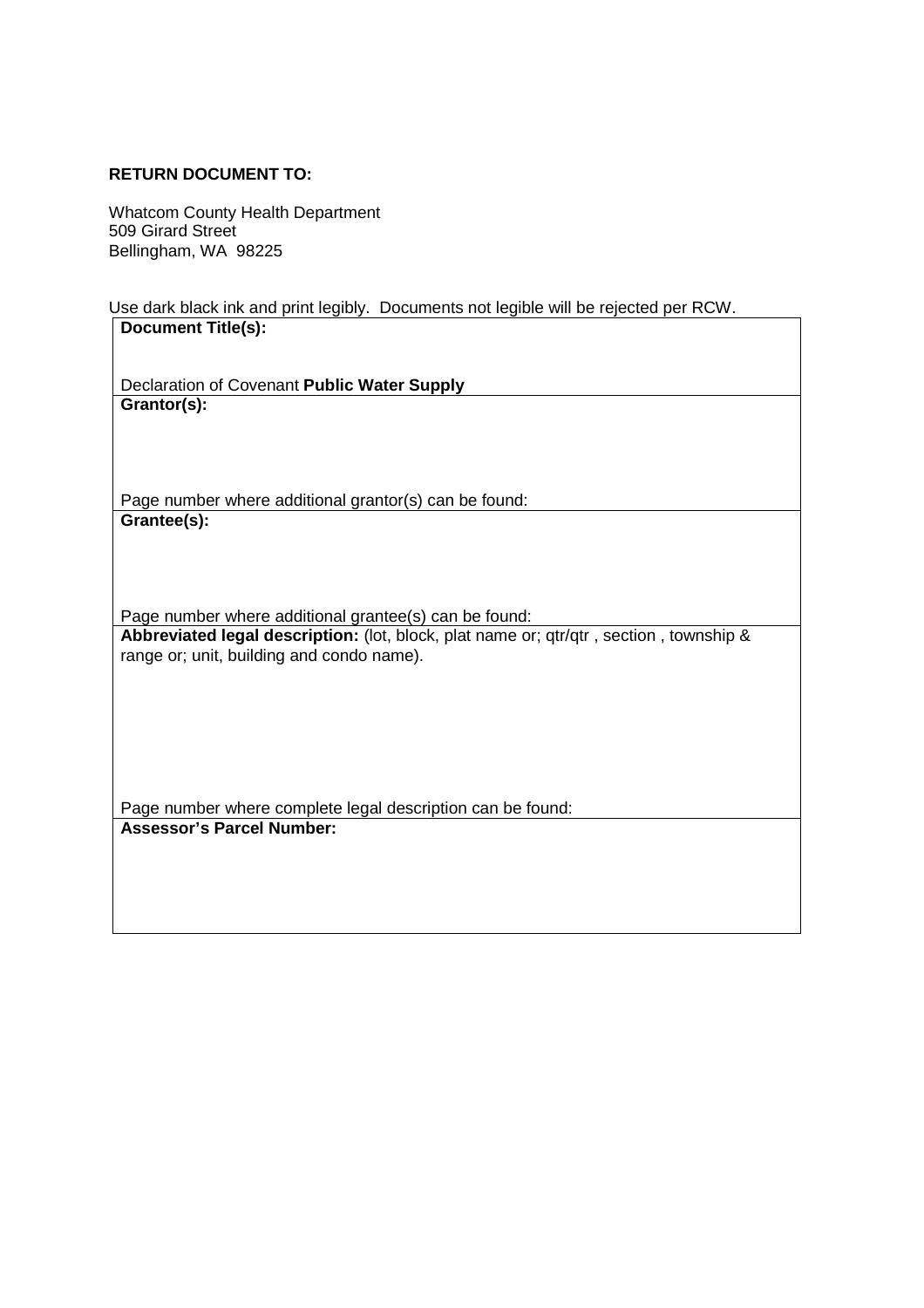After recording, return to: Whatcom County Health Department 509 Girard Street Bellingham, WA 98225

#### **DECLARATION OF COVENANT PUBLIC WATER SUPPLY**

GRANTOR(S): GRANTEE(S): LEGAL DESC.:

TAX PARCEL #:

The grantor(s) herein is (are) owner(s) of (an interest in) the following described real estate situated in Whatcom County, State of Washington, to-wit:

on which the grantor reserves an area to own and operate a future well and waterworks supplying water for public use located on said real estate, to-wit: (PINPOINT THE ACCURATE LOCATION OF THE WELL SITE, FOR EXAMPLE, 125 FEET OF THE SOUTH PROPERTY LINE AND 100 FEET EAST OF THE WEST PROPERTY LINE**)**

and grantor(s) is (are) required to keep the water supplied from said well free from impurities which might be injurious to the public health.

It is the purpose of these grants and covenants to prevent certain practices herein after enumerated in the use of said grantor(s) water supply.

NOW, THEREFORE*,* the grantor(s) agree(s) and covenant(s) that said grantor(s), his (her) (their) heirs, successor(s) and assigns will not construct, maintain, or suffer to be constructed or maintained upon the said land of the grantor(s) and within 100 (one hundred) feet of the well herein described, so long as the same is operated to furnish water for public consumption, any potential source of contamination. such as septic tanks and drain fields, sewer lines, underground storage tanks, roads, railroad tracks, vehicles, structures, barns, feed stations, grazing animals, enclosures for maintaining fowl or animal manure, liquid or dry chemical storage, herbicides, insecticides, hazardous waste, or garbage of any kind or description.

These covenants shall run with the land and shall be binding on all parties having or acquiring and right, title or interest in the land described herein or any part thereof, as long as said well or waterworks is used for the purpose of supplying potable water.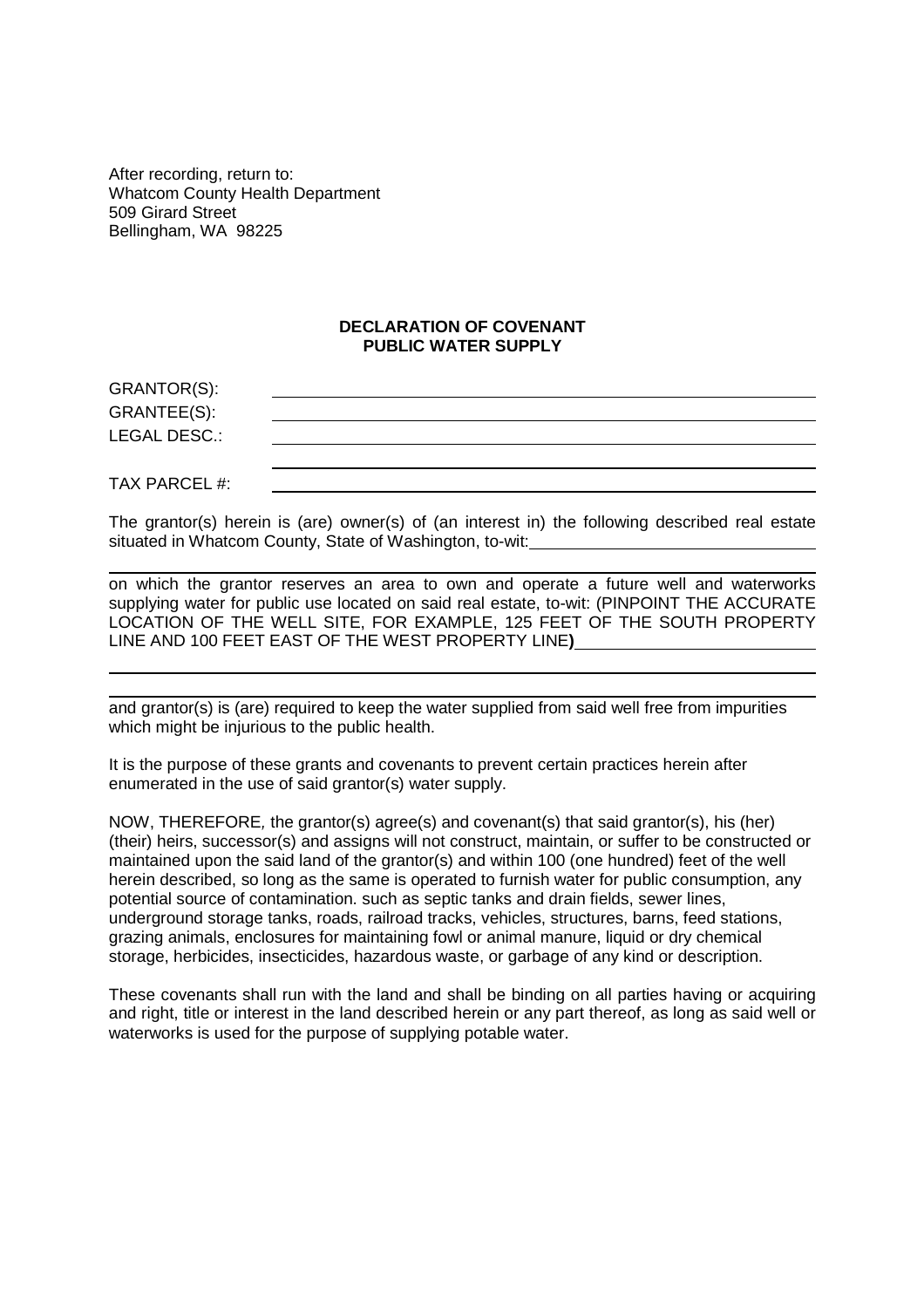WITNESS my hand this  $\_\_\_\_$  day of  $\_\_\_\_\_\_\_$ , 20  $\_\_\_\_\_\$ 

| Grantor |
|---------|
| Grantor |

State of Washington (b)

County of Whatcom County )

I, the undersigned, a Notary Public in and for the above named County and State, do hereby certify that on this day of , 20 , personally appeared before me to me known to be the individual described in and who executed the within instrument, and acknowledge that he (they) signed and sealed the same as \_\_\_\_\_\_\_\_ free and voluntary act and deed, for the uses and purposes therein mentioned.

GIVEN under my hand and official seal the day and year last above written.

Notary Public in and for the State of Washington Residing at:

(SEAL or STAMP)

FILING:

Whatcom County Auditor (Recording Department) 311 Grand Avenue Bellingham, WA 98225 360-778-5100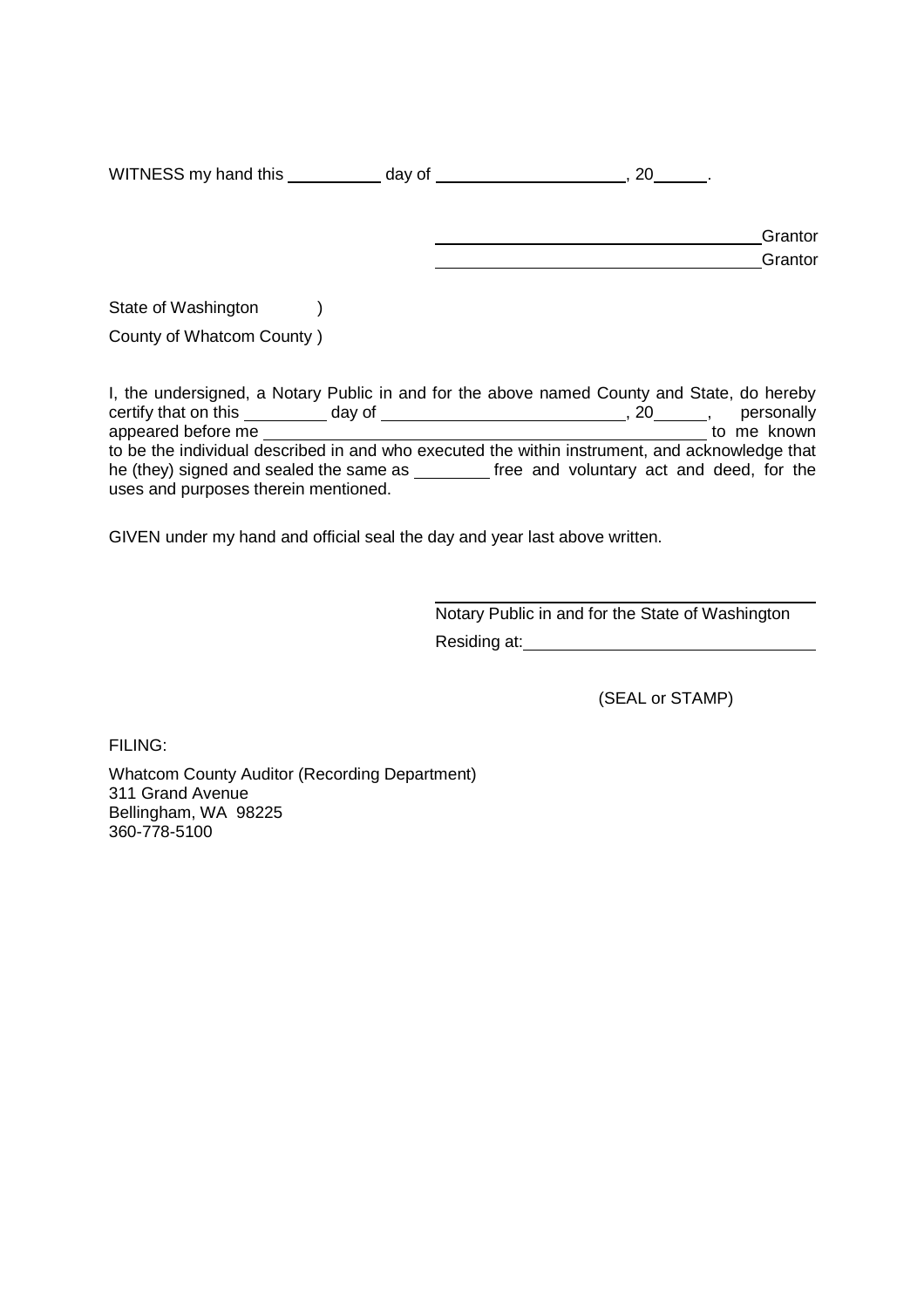# **RETURN DOCUMENT TO:**

Whatcom County Health Department 509 Girard Street Bellingham, WA 98225

Use dark black ink and print legibly. Documents not legible will be rejected per RCW.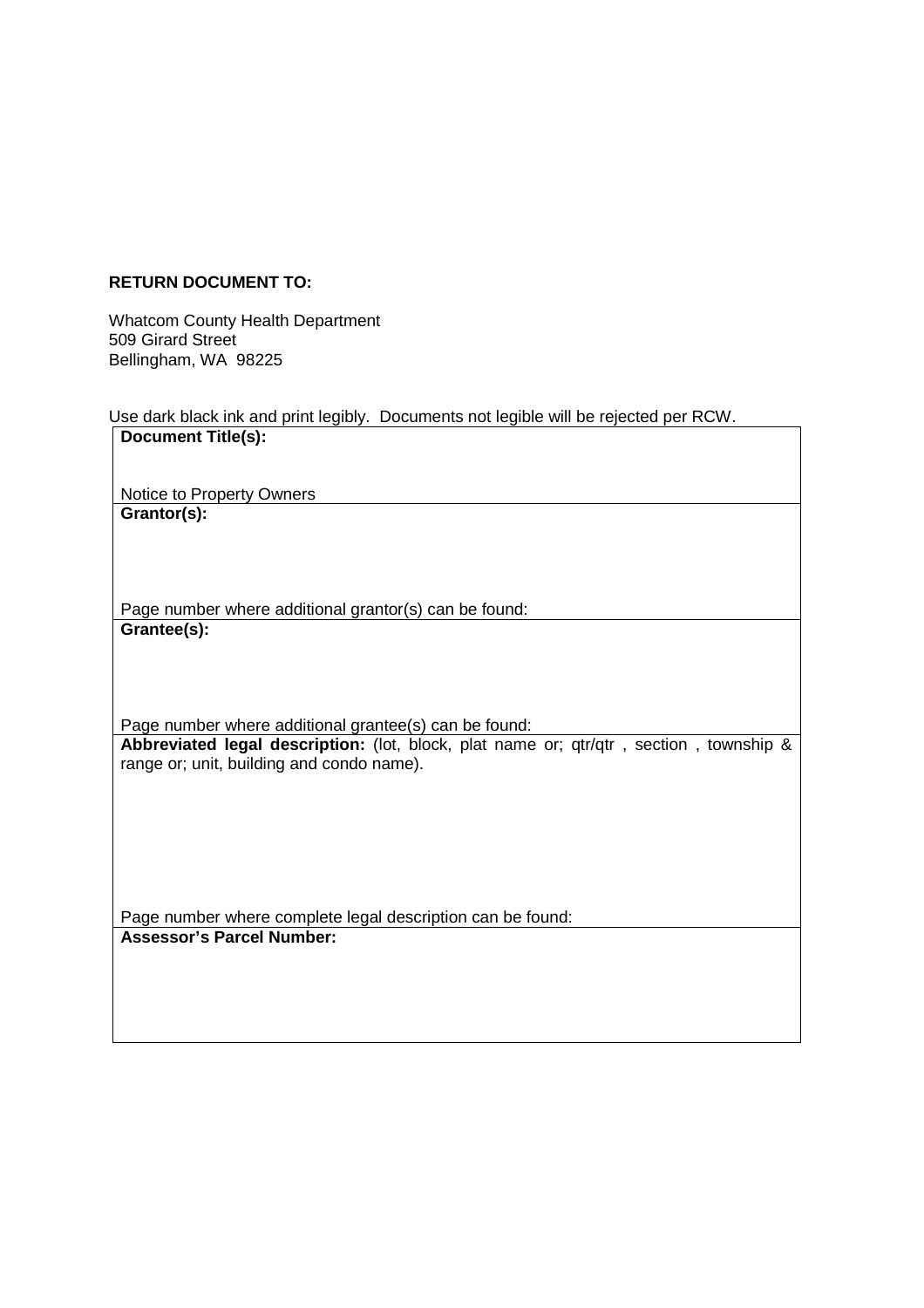#### **Informational Notice to Titles on Property Served by a Group B Water System**

| <b>Water System Name</b> | ID# |
|--------------------------|-----|
|                          |     |

Water System Address **Water System Address** 

Water System Contact **Example 2018 Mater** System Contact **Algebra** 

The Washington State Department of Health and local health jurisdictions share administration of drinking water regulations. Contact your local health jurisdiction to determine which agency has administrative responsibility.

This property is served by a Group B public water system that received design approval under WAC 246-291 from the Whatcom County Health Department.

1.  $\vert 6.$ 2.  $\vert$  7.  $3.$  8.  $4.$  9.  $5.$  10.

All parcels numbers approved to be served by this water system:

There are legal limits on the volume of water that can be withdrawn from the ground, and there may be limits on the total area that can be irrigated from this water system. Based on the design of this water system, each of the above parcels is permitted to irrigate no more than square feet of lawn and garden. This limitation runs with the land and is not transferable to another property.

This water system has been granted one or more exceptions from specific provisions of the regulations, or a waiver (check all boxes that apply):

 $\Box$  No exceptions or waivers were granted

 $\Box$  A reduction in sanitary control area from 100 feet to feet was approved

 $\Box$  An exception or waiver was granted (describe):

The capacity of the water supply for this water system was tested and (check the box that applies):

 $\Box$  Determined to yield more than 5 gallons per minute

□ Determined to yield 5 gallons per minute or less, and a low water supply contingency plan is available for review.

Some small water systems are required by the local fire authority to provide fire suppression capacity.

This water system (check box that applies):

 $\Box$  Is designed and constructed to provide fire suppression

 $\square$  Is not designed and constructed to provide fire suppression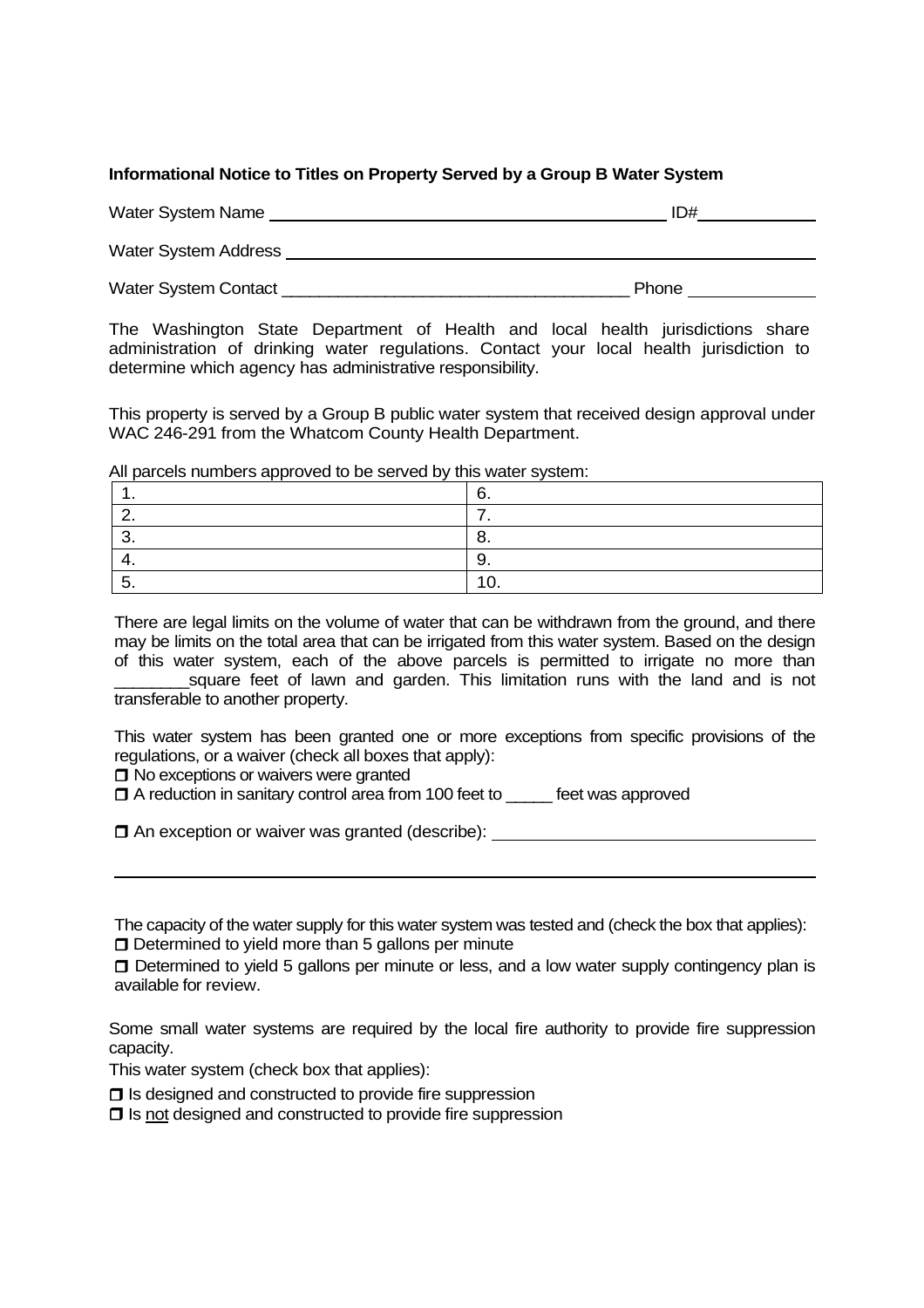Ownership and/or operation and management by a Satellite Management Agency (SMA) were required at the time this water system was approved, provided an SMA was available at the time of approval (check box that applies).

 $\Box$  The SMA is:  $\Box$ 

 $\Box$  No SMA was available when this water system was approved. This requirement may be applied at any time in the future.

When this water system was approved, the financial plan indicated the following water rate structure would be implemented (check all boxes that apply):  $\Box$  All customers are metered

**□ Water will be billed based on metered use** 

 $\Box$  Water bills will be issued every months.

□ The water rate will be \$ \_\_\_\_\_\_\_\_\_\_\_\_\_\_\_\_\_\_\_\_every billing cycle,

plus \$ \_\_\_\_\_\_\_\_\_\_\_\_per \_\_\_\_\_\_\_\_\_\_\_\_1,000 gallons/100 cubic feet (circle one)

**The method for establishing the annual water system budget is attached.** 

 $\Box$  The process for funding a water system reserve account is attached.

 $\Box$  Other

Routine water quality sampling is encouraged, but not required. At the time of approval, the owner of the water system (check box that applies):

 $\Box$  Intends to conduct the following routine water quality sampling:

| Analyte and Location                                  | Frequency                | <b>Reporting Results</b>       |
|-------------------------------------------------------|--------------------------|--------------------------------|
| e.g., coliform bacteria in<br>the distribution system | e.g., every three months | e.g., by phone within 24 hours |
|                                                       |                          |                                |
|                                                       |                          |                                |
|                                                       |                          |                                |

**D** Does not intend to conduct any routine sampling

When this water system was approved (check box that applies):

 $\Box$  The source is not treated for a secondary contaminant (i.e., a contaminant that impacts the aesthetic quality of the water, but is not known to affect human health, such as iron or manganese).

 $\Box$  The source is treated for a secondary contaminant. The secondary contaminant being removed from the well water is:

When this water system was approved, a water users' agreement (check box that applies):

 $\Box$  Exists and a copy can be obtained from

□ Was not prepared